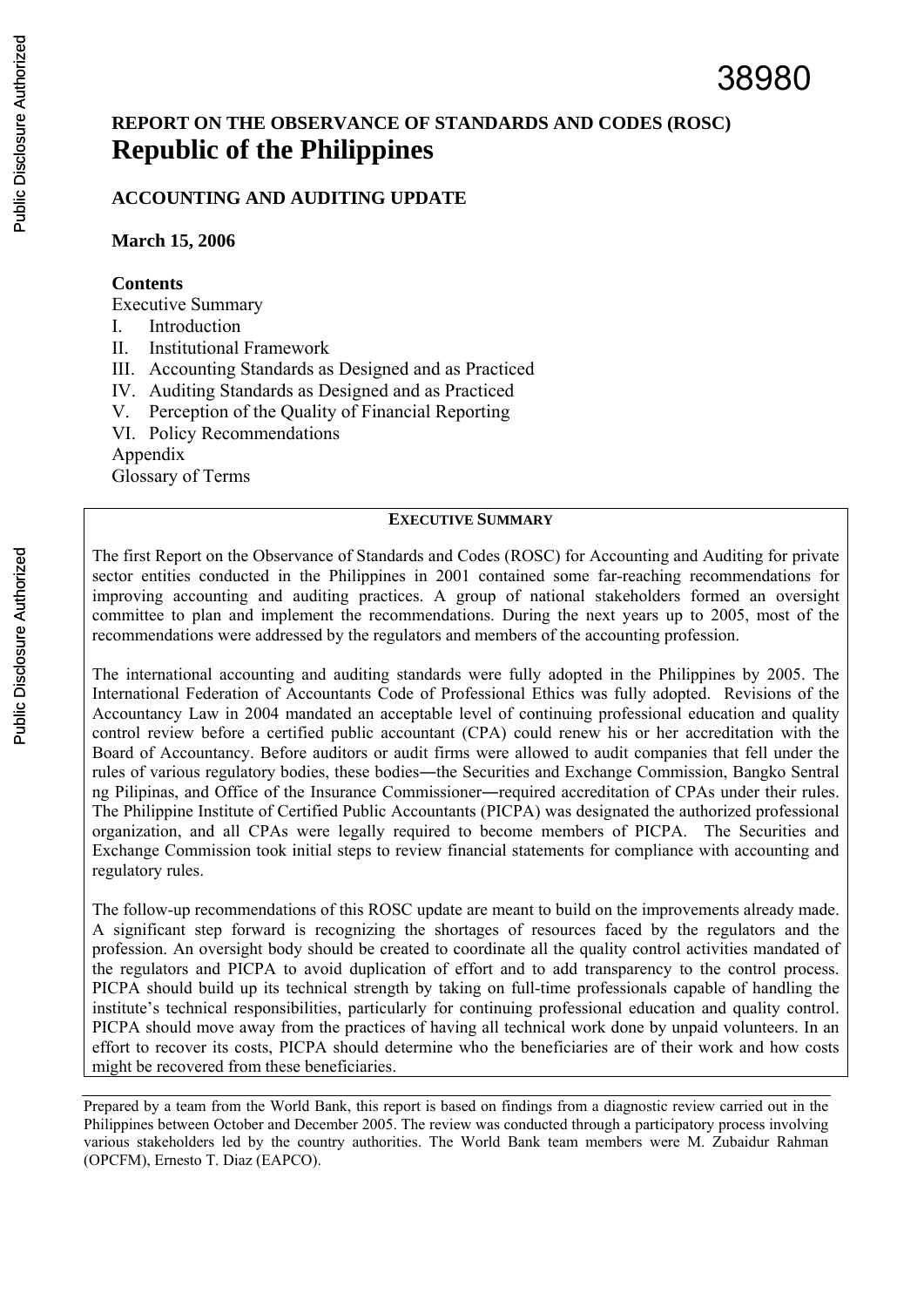#### **I. INTRODUCTION**

1. This report is an update assessment of accounting and auditing practices in the Philippines as a continuation of the joint initiative of the World Bank and the International Monetary Fund (IMF) to prepare Reports on the Observance of Standards and Codes (ROSC).<sup>[1](#page-1-0)</sup> The assessment focuses on the strengths and weaknesses of the accounting and auditing environment that influence the quality of corporate financial reporting for private sector entities. It involves a review of both mandatory requirements and actual practices. It uses International Financial Reporting Standards  $(IFRS)^2$  $(IFRS)^2$  and International Standards on Auditing (ISA) as benchmarks, and draws on international experience and good practices in the field of accounting and audit regulation.  $3$ 

2. The Philippines population is 85.2 million. Economic growth in the Philippines has been rising since 2001, however averaging 4.5 percent in 2002-03 and accelerating to its fastest pace in 15 years of 6.0 percent in  $2004.<sup>4</sup>$  $2004.<sup>4</sup>$  $2004.<sup>4</sup>$  A growing sector of the Philippine labor force—overseas Filipino workers—through its remittances back into the country for the consumption needs of their dependents is contributing significantly to national output. Over the past several years, remittances have totaled over US\$6 billion annually. In 2004, this level reached US\$8 billion, contributing about 10 percent of domestic economic production.<sup>[5](#page-1-4)</sup>

3. The Philippine Stock Exchange had 235 listed companies by end-2004. Total capitalization reached Philippine Peso (P) 4,7[6](#page-1-5)6 billion (approximately US\$93.09 billion)<sup>6</sup>, which was almost at par with the country's  $2004$  GDP.<sup>[7](#page-1-6)</sup> The efforts in 2004 by the Central Bank, Bangko Sentral ng Pilipinas (BSP), to further strengthen the banking system by encouraging consolidation, as well as closing weak banks, reduced the number of banking institutions from 899 to 893 (comprised of 42 commercial banks, 87 thrift banks, and 764 rural banks). The BSP continues to encourage banks to clean up their balance sheets of nonperforming assets through the sale of these assets to private Special Purpose Vehicles. With the availability of incentives under the Special Purpose Vehicles Act of 2002, the BSP had issued 121 certificates of eligibility totaling P26.2 billion (approximately US\$512 million) worth of non-performing assets by end-2004, which was an increase from P713.3 million (approximately US\$12.9 million) at end-2003. At the end of 2004, there were 137 insurance companies with total combined assets of P311 billion (US\$6.07 billion).<sup>[8](#page-1-7)</sup>

4. Ample liquidity in the financial system brought about by currently weak credit demand and selective risk-averse attitude of banks dominated trading in the debt securities market as it fueled the market's appetite for government securities. The market is still dominated by

<span id="page-1-0"></span><sup>1</sup> 1 This assessment is an update of the Philippine A&A ROSC report dated December 17, 2001, accessible at [www.worldbank.org/ifa/Philippinesrosc12\\_01.pdf](http://www.worldbank.org/ifa/Philippinesrosc12_01.pdf) .

<span id="page-1-1"></span>In this report, IFRS refer to both International Financial Report Standards issued by the International Accounting Standards Board and the standards issued by the Board of the International Accounting Standards Committee, and each applicable Interpretation of the International Financial Reporting Interpretations Committee.

<span id="page-1-2"></span><sup>&</sup>lt;sup>3</sup> ISAs are issued by the International Auditing and Assurance Standards Board of the International Federation of

<span id="page-1-3"></span>Accountants.. <br><sup>4</sup> Country Assistance Strategy for the Republic of the Philippines, The World Bank, April 19, 2005.

<span id="page-1-4"></span><sup>&</sup>lt;sup>5</sup> From the statement of Secretary Romulo L. Neri on the release of the FY 2004 National Accounts and the speech of Mr. Rene J. Buenaventura during the BusinessWorld Outlook Forum, January 2005.

<span id="page-1-5"></span> $6$  Exchange rate used for conversion purposes:  $$1 = P 51.20$ .

<span id="page-1-6"></span><sup>&</sup>lt;sup>7</sup> Philippine Stock Exchange Monthly Report, December 2004.

<span id="page-1-7"></span><sup>&</sup>lt;sup>8</sup> Insurance Commission, Statistics Office.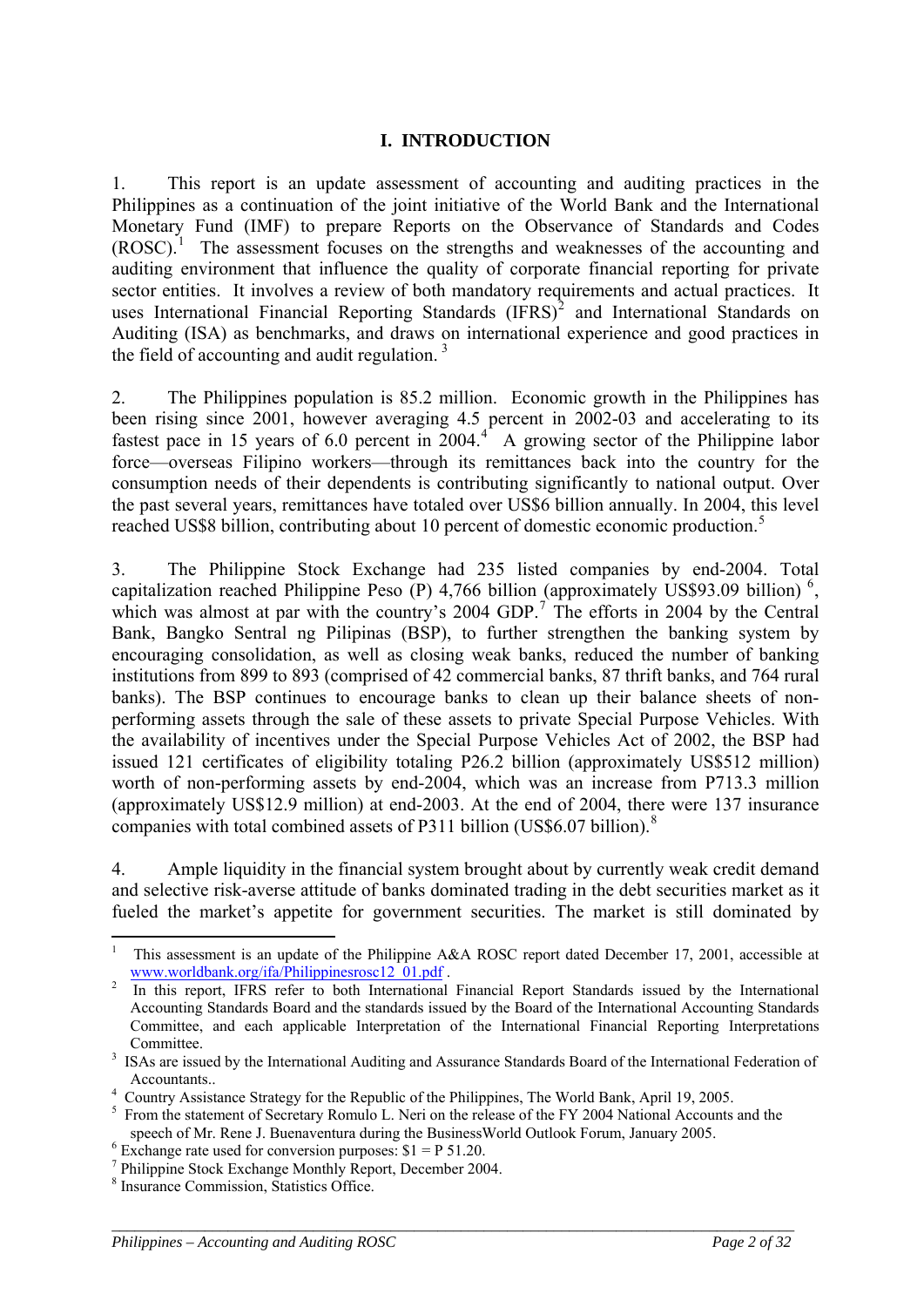government issuances comprising 94.1 percent of total outstanding domestic debt securities. Short-term debt securities account for 2[9](#page-2-0).1 percent of the total debt securities.<sup>9</sup>

5. In 2001, about 99.6 percent of over 811,000 enterprises in the Philippines were micro enterprises and small to medium enterprises (SMEs), compared to 0.4 percent or 2,958 large enterprises. The SMEs accounted for 70 percent of employed labor; but the SMEs accounted for only 32 percent of the output or gross value added, compared 46 percent in South Korea, 60 percent in China, and 63 percent in Indonesia. To improve on the low productivity of Philippine SMEs, the current government initiated the SME Agenda led by the Department of Trade and Industry. The Medium-Term Philippine Development Plan 2004–2010 includes programs to enhance marketing, production, and financing opportunities for SMEs.[10](#page-2-1)

6. Although the Philippine economy is driven primarily by the private sector, there are over 70 government-owned and -controlled corporations (GOCC) operating in economic sectors, such as agriculture, housing, and infrastructure. Some government-owned and controlled corporations, like the National Power Corporation (Napocor) and National Food Authority, have been operating inefficiently and incurring huge losses. In 2003, the large GOCC deficits pushed the government's consolidated public sector deficit to 5.2 percent of GDP and the public debt to 118.2 (revised) percent of GDP. The government has since formulated programs to privatize the government-owned and -controlled corporations to help improve the consolidated public sector deficit and the public debt.

7. This ROSC accounting and auditing report was planned and undertaken based on the characteristics discussed above. Therefore, it sketches policy recommendations to enhance the quality of corporate financial reporting and seeks to foster a financial reporting platform conducive to increased tax collection, private sector growth, foreign direct investment and reduced financial system instability. This ROSC does not include in its scope accounting and auditing matters affecting public sector entities. Under the Philippine Constitution, it is the Commission on Audit, the Philippines' Supreme State Audit Institution, that has the exclusive authority to promulgate accounting and auditing rules applicable to public sector entities, including government-owned and controlled corporations.

## **II. INSTITUTIONAL FRAMEWORK**

### **A. Statutory Framework**

8. **The Philippines' legal system blends both common and statutory law principles.** In case of a conflict between common law principles and statutory (written) law, the latter prevails based on Philippine jurisprudence. The hierarchy of compliance puts priority on written laws. The requirements for accounting, reporting, and auditing are written or codified. These laws have existed for many years and were amended through the years as necessary are described below, except for the revised Accountancy Law of 2004 which is described in paras 20 to 21. **Only the revised Accountancy Law is of recent vintage.** It replaced the previous Accountancy Act and contains the following salient changes:

<u>.</u>

<sup>9</sup> Bangko Sentral ng Pilipinas Annual Report 2004.

<span id="page-2-1"></span><span id="page-2-0"></span><sup>&</sup>lt;sup>10</sup> Source: http://www.neda.gov.ph/ads/mtpdp/MTPDP2004-2010/PDF/MTPDP2004-2010.html)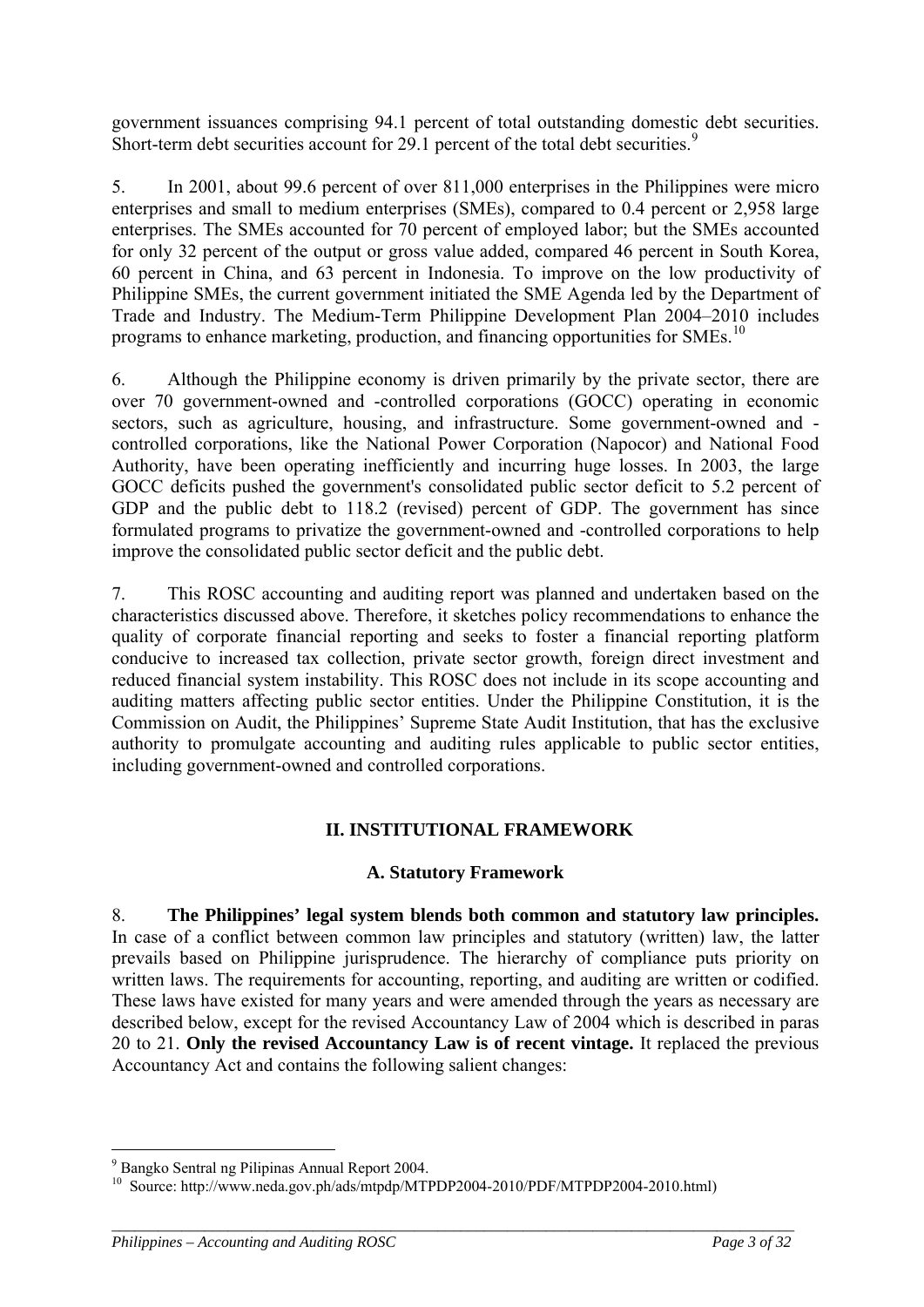- Recognizes Philippine Institute of CPAs (PICPA) as the national professional organization and requires all CPAs to be members of PICPA This target should be accomplished within three years (see para 22)
- Legally constituted accounting and audit standards setting bodies (para 42 and para 60)
- Requires Continuing Professional Education (CPE) and creates a CPE Council (see para 38)
- Requires accreditation of individual CPAs and firms engaged in public accountancy (see para 53)
- Requires a quality review of those auditors seeking accreditation (see para 54).

9. **The Corporation Code of the Philippines, enacted in 1980, regulates the activities of private stock and nonstock corporations.** The Corporation Code grants to the Securities and Exchange Commission (SEC) responsibility for the registration, licensing, regulation, and supervision of all private corporations. Companies that have paid-up capital of P50.000 (approximately US\$977) and above and that are registered with the SEC are required to file annually with the SEC their most recent financial statements certified by an independent certified public accountant (CPA).

10. **The Securities Regulation Code (SRC) prescribes the powers and functions of the SEC and provides regulations for companies which have issued securities.** The SRC, which became effective in 2000, supplements related provisions of the Corporation Code. Section 68 of the Securities Regulation Code on Special Accounting Rules gives the SEC the authority to make, amend, and rescind accounting rules and regulations as may be necessary to carry out the provisions of the Securities Regulation Code. To implement the law, the SEC issued SRC Rules 68 and 68.1 setting forth the accounting and auditing requirements for financial statements to be submitted to the SEC:

- *SRC Rule 68*, *Rules and Regulations Covering Form and Content of Financial Statements*, is applicable in general to all corporations registered with the SEC. It requires that financial statements filed with the SEC be prepared in accordance with generally accepted accounting principles (GAAP) in the Philippines, which by 2005 must be compliant with International Financial Reporting standards (IFRS). Refer to paras 43-45 which describe the process of adoption of IFRS as Philippine GAAP). Some relief from this rule is granted to small and medium enterprises (see para [46\)](#page-13-0).
- *SRC Rule 68.1* is applicable to for *publicly-held companies* (listed companies and companies that have sold securities pursuant to a registration with the SEC) and *public companies* (companies with assets in excess of P50 million (approximately US\$976,563) and having 200 or more shareholders (each holding at least 100 equity shares). SRC Rule 68.1 requires covered corporations to include in their financial statements certain disclosures in addition to those required under Philippine GAAP. SRC Rule 68.1 also requires a three-year comparative period and mandatory unqualified opinion by the external auditor. It also requires compliance with the interim financial reporting rules.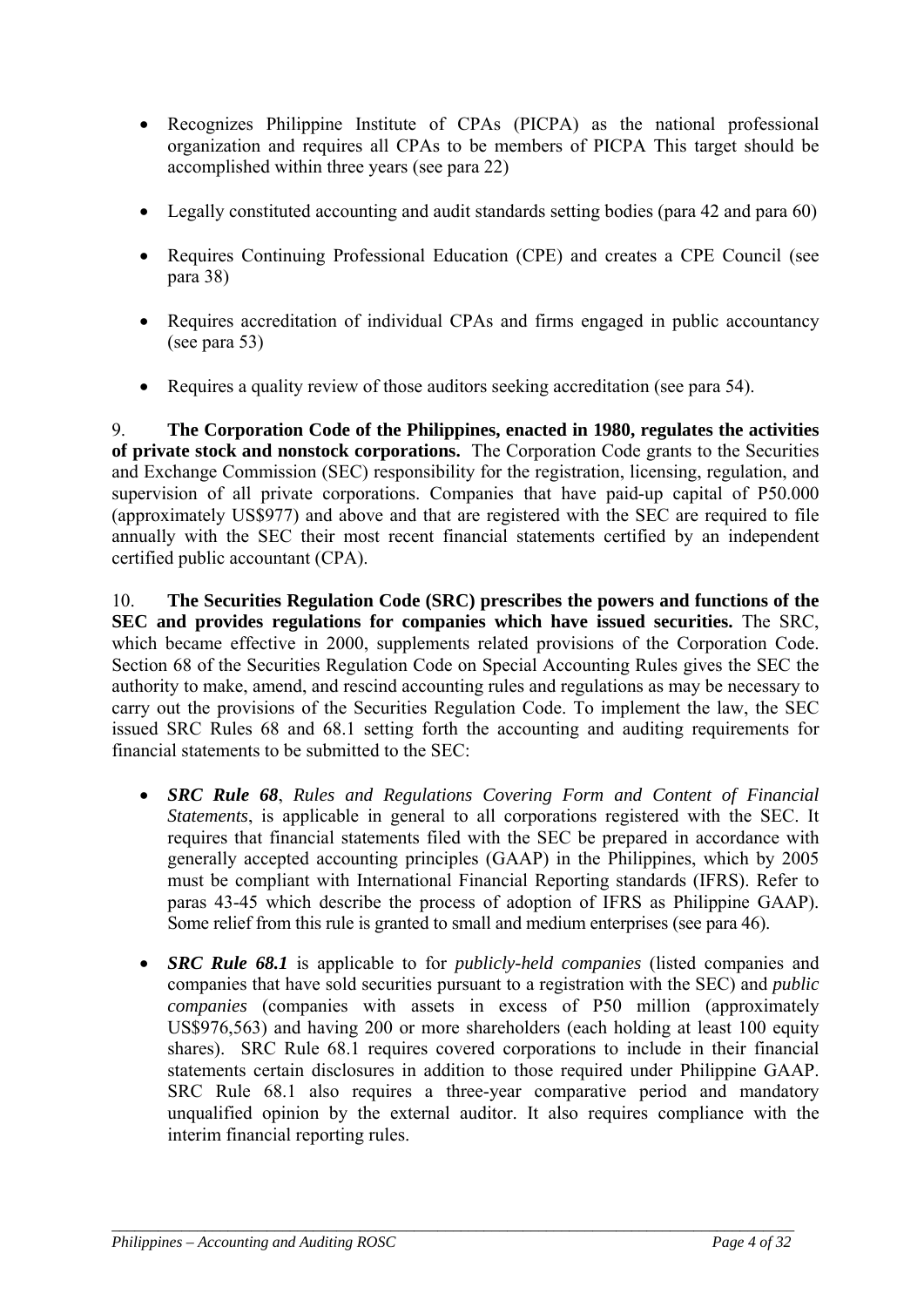11. **The SRC Rules categorically state that the financial statements are primarily the responsibility of the management of the reporting company.** Accordingly, the fairness of the representations made in financial statements is an implicit and integral part of the management's responsibility. The company's board of directors, in discharging its responsibilities, is required to review and approve the financial statements before these are submitted to the stockholders. For this purpose, the financial statements filed with the SEC are accompanied by a Statement of Management's Responsibility signed under oath by the board chairman, chief executive officer, and chief finance officer.

12. **Consolidated financial statements are required to be filed in accordance with existing GAAP.** Consolidated financial statements should be prepared using uniform accounting policies as for any other transactions and events in similar circumstances. It should be noted that every corporation should file a separate income tax return, even if preparing a consolidated financial statements, since existing tax regulations do not permit filing of a consolidated tax returns (see para 15).

13. **The SEC provides rules for appointing or terminating an auditor.** Public interest companies are mandated under the Code on Corporate Governance (SEC Memorandum Circular No. 2 issued on April 4, 2002) to have an audit committee to select and appoint the external auditor, who is ineligible to serve as internal auditor to the same client. Any other non-audit work between this appointed auditor and client should not be in conflict with the functions of the external auditor. The auditor is required to be rotated every five years or earlier. In case the auditor is an auditing firm, its signing partner shall be rotated. Publicly-held companies, and public companies (see para 10) and secondary licensees<sup>[11](#page-4-0)</sup> of the SEC are required to have an external auditor accredited by the SEC (see para 26). The rules require the auditor to have at least five years of audit experience with corporate clients that have P50 million (approximately US\$ 976,563) assets each. The termination of a statutory auditor engagement should be reported to the SEC and the Philippine Stock Exchange for listed companies within five days from said termination.

14. **Violation of any SRC provision or the rules and regulations or misrepresentation in the registration statement is subject to a fine or imprisonment.** If the offender is a legal entity, the penalty may be imposed upon the entity and upon the officer or officers of such entity. The penalty may be a fine or imprisonment (of not less than seven years nor more than twenty-one years), or both at the discretion of the court. The auditor who attested to the financial statements prepared in violation shall, after due notice and hearing, be suspended or barred from practicing before the SEC for such period of time as it may deem adequate. It could also be a ground for the revocation of auditor's license by the Board of Accountancy.

15. **Section 232 of the National Internal Revenue Code requires companies with gross quarterly sales exceeding P150, 000 (approximately US\$2,930) to have their financial statements audited and filed together with their income tax returns.** What constitutes taxable net income is determined by the Tax Code and Regulations, but the tax return must show reconciliation between net income as shown in the financial statements with the taxable income shown in the tax return. Audited financial statements filed with Bureau of Internal Revenue must be the same as those filed with the SEC (see para 10)

*\_\_\_\_\_\_\_\_\_\_\_\_\_\_\_\_\_\_\_\_\_\_\_\_\_\_\_\_\_\_\_\_\_\_\_\_\_\_\_\_\_\_\_\_\_\_\_\_\_\_\_\_\_\_\_\_\_\_\_\_\_\_\_\_\_\_\_\_\_\_\_\_\_\_\_\_\_\_\_\_\_\_\_\_\_\_\_\_* 

1

<span id="page-4-0"></span><sup>&</sup>lt;sup>11</sup> Secondary licensees include companies such as financing companies, investment houses, brokers and dealers of securities, investment companies, etc.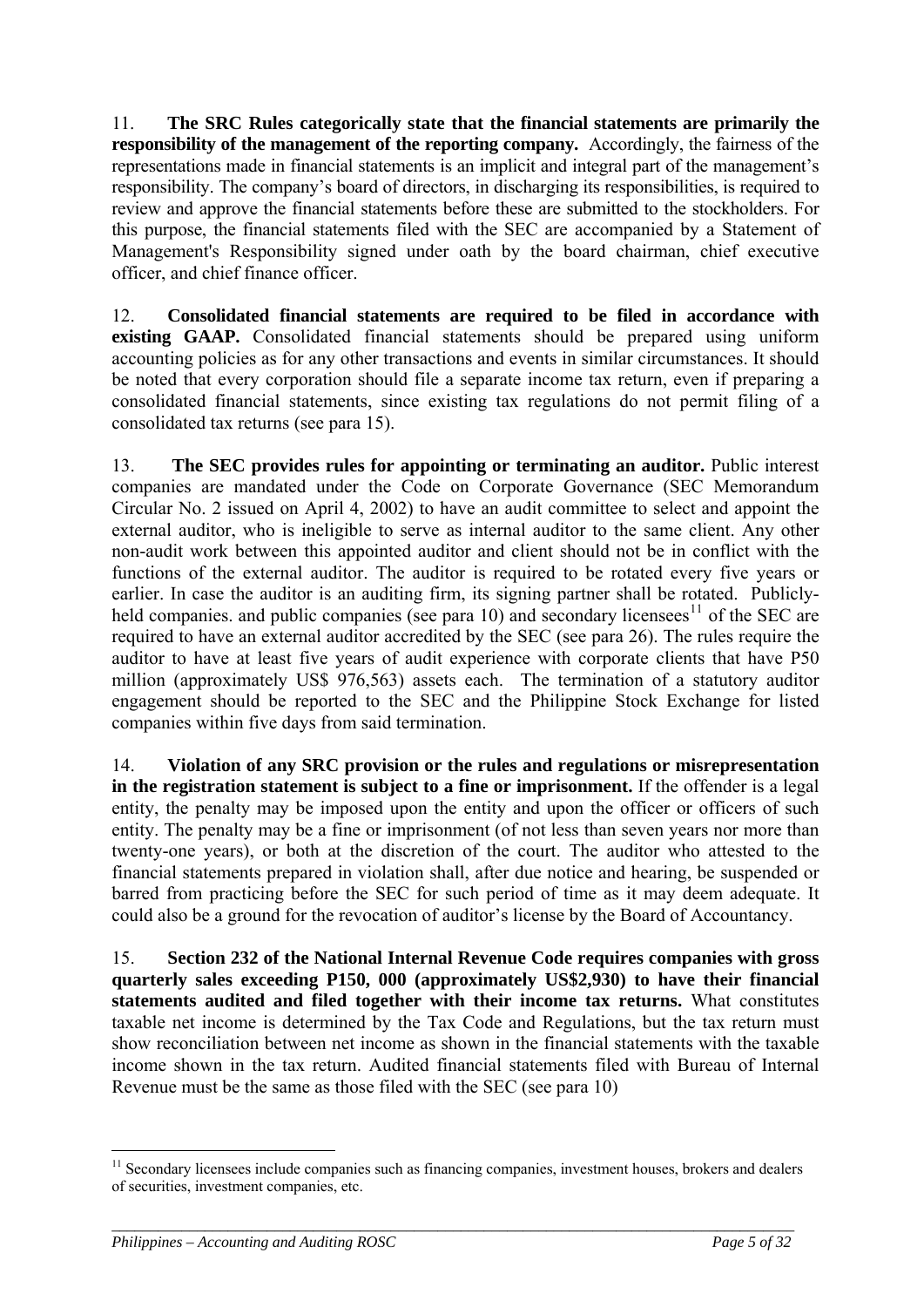16. **Financial institutions follow requirements of the General Banking Law of 2000**  with regard to preparing financial statements. As a general rule, financial institutions shall comply with the provisions of Philippine GAAP, in preparing their audited general purpose financial statements (see paras 43-45 on the process of adoption of IFRS as Philippine GAAP). The same audited general purpose financial statements are filed with the Bangko Sentral ng Pilipinas and the SEC (see para 10). For prudential reporting, financial institutions shall follow Philippine GAAP adjusted for the following BSP-prescribed rules:

- In preparing consolidated financial statements, only financial sector subsidiaries except subsidiary insurance companies, shall be consolidated on a line-by-line basis; insurance and non-financial subsidiaries shall be accounted for using the equity method. Further, for purposes of separate financial statements, investments in financial/non-financial, subsidiaries and associates, including insurance subsidiaries and associates, shall be accounted for using the equity method.
- In setting the allowance for probable losses on loans, the BSP-prescribed minimum valuation reserves rules shall be complied with.

Only the general purpose financial statements of financial institutions are required to be audited by external auditors.

The BSP regulations also require banks to publish in newspapers their annual balance sheets and income statements without notes.

17. **The Insurance Code requires each insurance company to file its financial statements with the Insurance Commission in such form and details as prescribed by the Insurance Commissioner.** As corporations registered with the SEC, insurance corporations also prepare general purpose financial statements prepared in conformity with Philippine GAAP which are submitted to the SEC (see para 10), as well as the Insurance Commission and SEC.

Within 30 days after receipt of the annual statement approved by the Commissioner, every insurance company should publish in two newspapers a synopsis of its annual financial statement in English and Filipino.

18. **Other laws also set forth the financial reporting requirements of certain companies.** The Financing Company Act of 1998 requires every financing company to file their audited financial statements with the SEC within 120 days after the end of the fiscal year. The Omnibus Rules and Regulations, issued by the SEC in 2002, require investment houses and universal banks registered as underwriters of securities to file annual audited financial statements with the SEC. In accordance with SEC Rules, the annual financial statements of these companies must be in conformity with Philippine GAAP (see para 10).

19. Table 1 gives a summary of the applicable accounting standards for preparing financial statements filed by various entities. (See paras 46-47 which describe the process of adoption of IFRS as Philippine GAAP.)

| <b>Entities required to file financial</b> | Legal entity financial | <b>Consolidated financial</b> |
|--------------------------------------------|------------------------|-------------------------------|
| <i>statements</i>                          | <i>statements</i>      | <i>statements</i>             |
| Listed companies and public interest       | Philippine GAAP        | Philippine GAAP               |

*\_\_\_\_\_\_\_\_\_\_\_\_\_\_\_\_\_\_\_\_\_\_\_\_\_\_\_\_\_\_\_\_\_\_\_\_\_\_\_\_\_\_\_\_\_\_\_\_\_\_\_\_\_\_\_\_\_\_\_\_\_\_\_\_\_\_\_\_\_\_\_\_\_\_\_\_\_\_\_\_\_\_\_\_\_\_\_\_* 

#### **Table 1. Applicable Accounting Standards for Filing Financial Statements**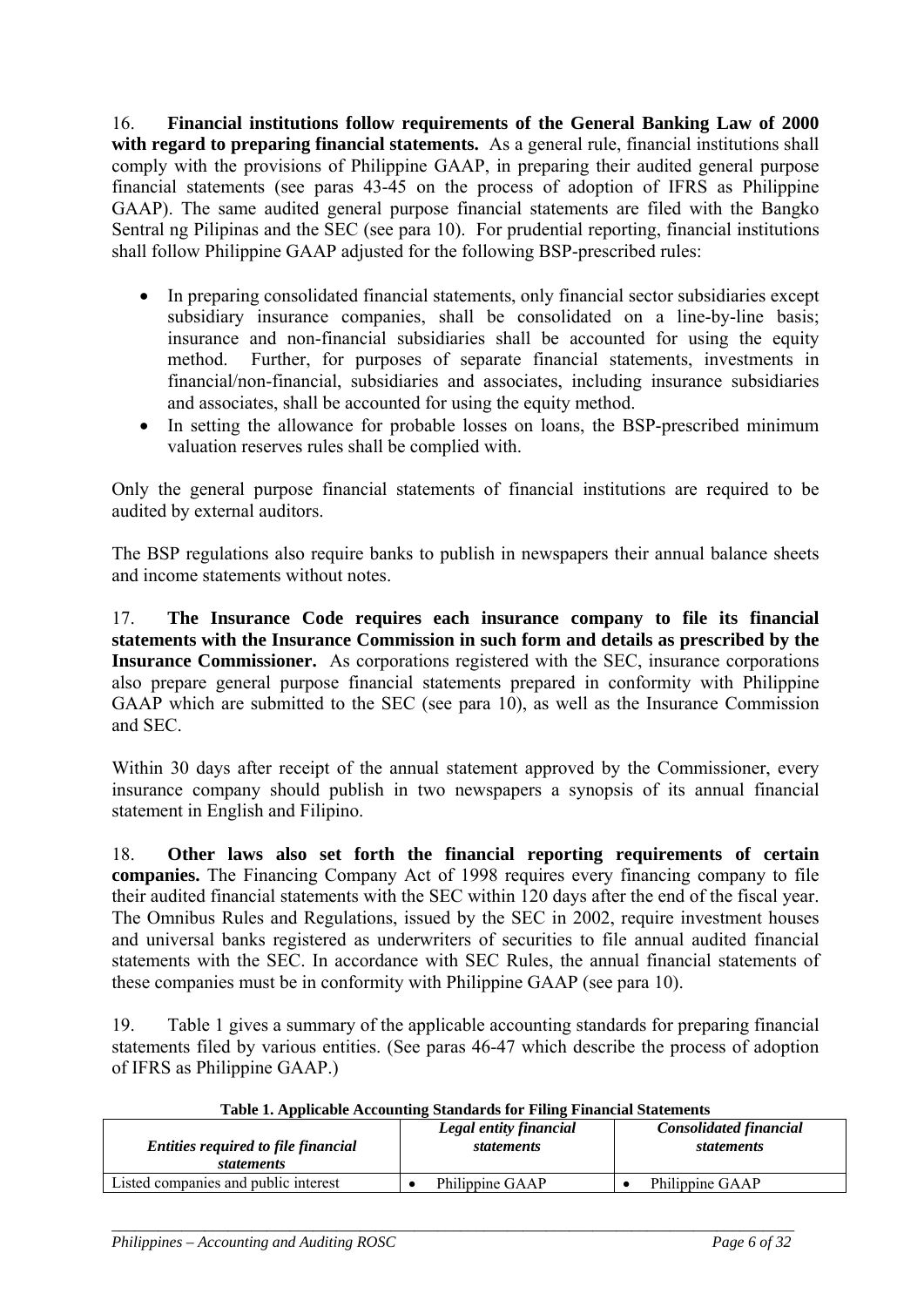| <b>Entities required to file financial</b>                                   | Legal entity financial<br><i>statements</i>                                                                                                                                                                                                           | <b>Consolidated financial</b><br><i>statements</i>                                                                                                                                                                                             |
|------------------------------------------------------------------------------|-------------------------------------------------------------------------------------------------------------------------------------------------------------------------------------------------------------------------------------------------------|------------------------------------------------------------------------------------------------------------------------------------------------------------------------------------------------------------------------------------------------|
| <i>statements</i>                                                            |                                                                                                                                                                                                                                                       |                                                                                                                                                                                                                                                |
| companies (para 10)                                                          | SEC Rule 68.1<br>$\bullet$                                                                                                                                                                                                                            | SEC Rule 68.1<br>$\bullet$                                                                                                                                                                                                                     |
| Other corporations (paras 10 and 18)                                         | Philippine GAAP<br>$\bullet$                                                                                                                                                                                                                          | Philippine GAAP<br>$\bullet$                                                                                                                                                                                                                   |
| Small and medium sized entities (para 46)                                    | Philippine GAAP, with<br>$\bullet$<br>some relief on new<br>standards                                                                                                                                                                                 | Philippine GAAP, with some<br>$\bullet$<br>relief on new standards                                                                                                                                                                             |
| Banks and non-bank financial institutions<br>under BSP supervision (para 16) | Philippine GAAP and SEC<br>$\bullet$<br>Rule 68.1, if applicable,<br>for general purpose<br>financial statements<br>submitted to the BSP and<br><b>SEC</b><br>Philippine GAAP with<br><b>BSP</b> prescribed<br>exemptions for prudential<br>reporting | Philippine GAAP and SEC<br>$\bullet$<br>Rule 68.1, if applicable, for<br>general purpose financial<br>statements submitted to the<br>BSP and SEC<br>Philippine GAAP with BSP<br>$\bullet$<br>prescribed exemptions for<br>prudential reporting |
| Insurance companies (para 17)                                                | Philippine GAAP for<br>$\bullet$<br>general purpose financial<br>statements submitted to the<br><b>Insurance Commission</b><br>and SEC<br><b>Insurance Commission</b><br>٠<br>prescribed rules for<br>prudential reporting                            | Philippine GAAP for general<br>$\bullet$<br>purpose financial statements<br>submitted to the Insurance<br>Commission and SEC<br>Insurance Commission<br>$\bullet$<br>prescribed rules for<br>prudential reporting                              |

## **B. The Profession**

20. **The Republic Act (RA) 9298,** *Philippine Accountancy Act***, revised and enacted in 2004, provides for regulation of the accounting profession.** RA 9298 provides for the standardization and regulation of accounting education (section 3), licensure of CPAs (section 5), and the supervision and regulation of the accountancy practice in the Philippines (section 9). The practice of accountancy includes work in public accountancy, commerce and industry, education/academe and government. The Professional Regulatory Board of Accountancy (BOA), which continues to be under the supervision and administrative control of the Professional Regulation Commission (PRC), carries out the provisions of the Republic Act.

21. **The revised Accountancy Act embodies regulatory measures and programs intended to strengthen the accounting profession.** Changes brought about by the act include continuing professional education (CPE) and quality control review of registered CPAs and audit firms as a requirement for accreditation to engage in the practice of public accountancy. The Professional Regulatory Board of Accountancy has created a CPE Council for Accountancy to implement the continuing education requirements under RA 9298. The Board of Accountancy has also created a Quality Review Committee (QRC) for oversight on the quality control of audits of financial statements through a review of the quality control measures instituted by individual CPAs and audit firms.

22. **There are about 18,450 members in good standing in the Philippine Institute of CPAs (PICPA).<sup>[12](#page-6-0)</sup>** The Professional Regulatory Board of Accountancy registered an

*\_\_\_\_\_\_\_\_\_\_\_\_\_\_\_\_\_\_\_\_\_\_\_\_\_\_\_\_\_\_\_\_\_\_\_\_\_\_\_\_\_\_\_\_\_\_\_\_\_\_\_\_\_\_\_\_\_\_\_\_\_\_\_\_\_\_\_\_\_\_\_\_\_\_\_\_\_\_\_\_\_\_\_\_\_\_\_\_* 

<u>.</u>

<span id="page-6-0"></span><sup>&</sup>lt;sup>12</sup> As of October 2005 ( $\frac{www.picpa.com.php}{www.picpa.com.php}$ ).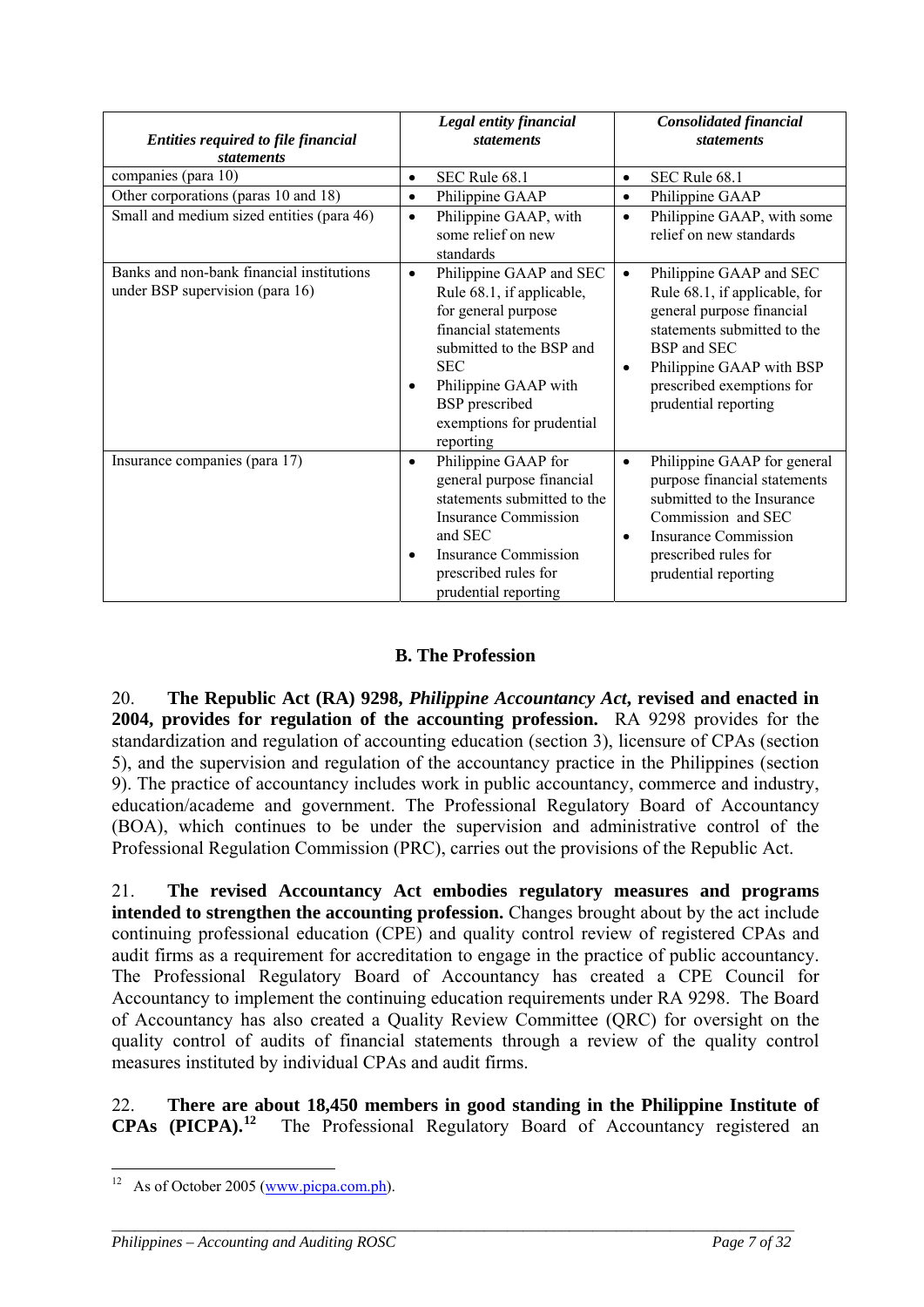estimated 118,000 CPAs in more than 40 years. Each year 2,500 new CPAs pass the CPA board examination on average. PICPA members practice in the public sector, commerce and industry, education, and government. PICPA is the recognized national professional organization and the accredited professional organization for CPAs. Under RA 9298, registered CPAs are required to be members of PICPA. To keep its status as an accredited professional organization, PICPA is mandated to have a credible three-year plan to enlist into active membership at least a majority of CPAs in the country. It is worth mentioning that until the introduction of RA 9298, there was no legally backed arrangement in the country for requiring the CPAs to maintain membership of any professional accounting body. At present majority of the CPAs do not have membership of PICPA or any other professional accounting body, and as a result many practicing accountants do not have any link with any organized initiative on professional development.

23. **PICPA is an implementing arm of the Board of Accountancy**. Since the Board of Accountancy lacks the necessary human and financial resources, it has teamed up with PICPA as the accredited professional organization in implementing some of the new requirements of the revised Accountancy Act. PICPA established a CPE Council as the counterpart organization to that of the Professional Regulation Commission's CPE Council for Accountancy (see para 40). The PICPA CPE Council is serving as the implementing arm of the PRC CPE Council, including the acceptance and processing of applications for accreditation of CPE providers.

24. **PICPA needs strengthening in order to run professional activities.** PICPA needs to strengthen its organization and increase its resources to run the CPE program and other activities that may be delegated to it by the Board of Accountancy.<sup>[13](#page-7-0)</sup> PICPA also needs to have a continuing quality assurance review program, which is a requirement for membership in the International Federation of Accountants (IFAC). PICPA created a Quality Control Board; however, this effort by volunteer members has not evolved into any concrete actions.

25. **Individual practitioners and firms or partnerships in public accountancy, including their partners and staff, are required to be accredited by the Professional Regulation Commission and the Board of Accountancy every three years.**[14](#page-7-1) Accreditation by the Board of Accountancy requires three years of meaningful experience in the practice of accountancy in public practice, commerce and industry, academe and government; CPE credits of the individual, and partners and staff of audit firms and partnerships; and internal quality assurance procedures within the firm<sup>[15](#page-7-2)</sup> The Board of Accountancy has accredited 210 partnerships and 1,762 individual professionals to practice public accountancy.

26. **Only individual external auditors and auditing firms that are accredited by the SEC can perform statutory audits of financial statements of SEC-registered entities.**  Only individual external auditors and auditing firms, including the signing partners who are accredited by the SEC, can perform statutory audits of financial statements of public companies (with total assets of at least P50 million (approximately US\$976,563) and 200 or more stockholders each holding at least 100 shares) and secondary licensees (issuers with securities listed in an exchange, issuers of registered securities, pre-need companies<sup>16</sup>,

1

<sup>&</sup>lt;sup>13</sup> Annual PICPA membership fee is currently P1,000 (approximately US\$20).<br><sup>14</sup> RA 9298, Sections 28, 31.

<span id="page-7-1"></span><span id="page-7-0"></span><sup>&</sup>lt;sup>14</sup> RA 9298, Sections 28, 31.<br><sup>15</sup> Rules and Regulations Implementing RA 9298, Annex B.

<span id="page-7-3"></span><span id="page-7-2"></span><sup>&</sup>lt;sup>16</sup> "Pre-need" companies is a term used in the Philippines for companies that issue plans that provide future benefits related to education, pension, interment and death related services.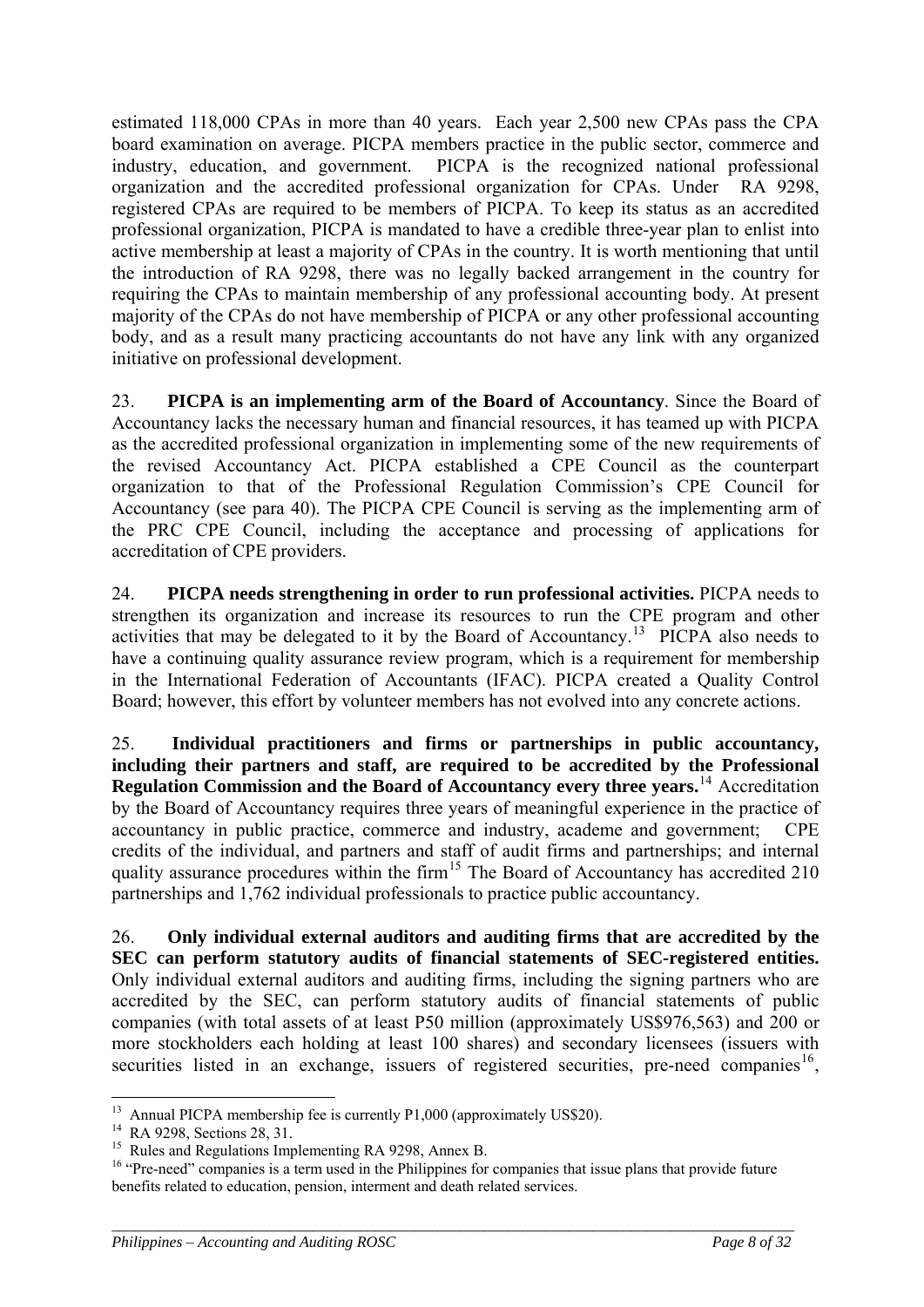financing companies, and investment houses).<sup>[17](#page-8-0)</sup> This accreditation must be renewed every three years. Accreditation requirements include prior accreditation by the Board of Accountancy, prescribed and relevant audit experience requirements, CPE credits for individual practitioners, and some prescribed quality control procedures for audit firms.<sup>[18](#page-8-1)</sup> To date, the SEC has not carried out any in-depth assessment of quality assurance arrangements of the accredited auditors and audit firms.

27. **Banks must appoint an external auditor from the pool of BSP-selected external auditors.** The external auditor shall be changed or the lead and concurring partner shall be rotated every five years or earlier, provided that the rotation of the lead and concurring partner shall have an interval of at least two years. Only external auditors included in the list of BSPselected external auditors shall be engaged by banks for regular audit or special engagements. The BSP criteria for the selection of external auditors of banks include, among others, compliance with independence requirements and relevant audit experience, For example, the external auditor for a universal bank or commercial bank must have at least twenty (20) existing corporate clients each with resources of at least P50 million (approximately US\$976,563) and at least one existing commercial bank in the regular audit. The BSP however does not have any mechanism for carrying out in-depth assessment of quality assurance arrangements of the auditors and audit firms for their inclusion in or exclusion from the pool of selected external auditors.

28. **Starting in 2005, the Insurance Commission imposed an accreditation rule for auditors.** Only external auditors included on the list of auditors as selected by the Insurance Commission shall be engaged by insurance companies for audits. To qualify for accreditation, the Insurance Commission require the auditor, among others, to have at least five years experience in regular audits, two years of which must be on audits of insurance companies. The list however is not based on any in-depth review of auditor's capacity to perform high quality audit.

29. **PICPA has adopted the IFAC Code of Ethics for Professional Accountants as the Code of Ethics for Professional Accountants in the Philippines**. Adopted by PICPA in 2004, the Code of Ethics was approved by the Board of Accountancy and Professional Regulatory Commission. The IFAC Code of Ethics for Professional Accountants was adopted with only minor modifications made to take into consideration Philippine circumstances.

30. **Measures to protect the independence of the accounting profession**. The SEC proscribes the performance of non-audit services by the accredited external auditor of public companies and secondary licensees, unless safeguards under the Code of Ethics are undertaken. Such proscribed non-audit services include bookkeeping services, financial information systems design and implementation, appraisal or valuation services, actuarial services, internal audit outsourcing services, management functions, investment banking services, or legal services.<sup>[19](#page-8-2)</sup> The BSP prohibits the external auditor of a bank or other financial institution under its regulatory supervision from engaging in internal audit functions,

<sup>1</sup> 17 SEC Memorandum Circular No. 13, Series of 2003, dated October 23, 2003, *Accreditation and Reportorial* 

<span id="page-8-1"></span><span id="page-8-0"></span>*Requirements of External Auditors of Public Companies and Secondary Licensees of the Commission.*<br>A list of accredited auditing firms and individual external auditors is posted on the Philippine SEC website

<span id="page-8-2"></span>[<sup>\(</sup>www.sec.gov.ph](http://www.sec.gov.ph/)). 19 SEC Memorandum Circular No. 13, Series of 2003, dated October 23, 2003, *Accreditation and Reportorial Requirements of External Auditors of Public Companies and Secondary Licensees of the Commission.*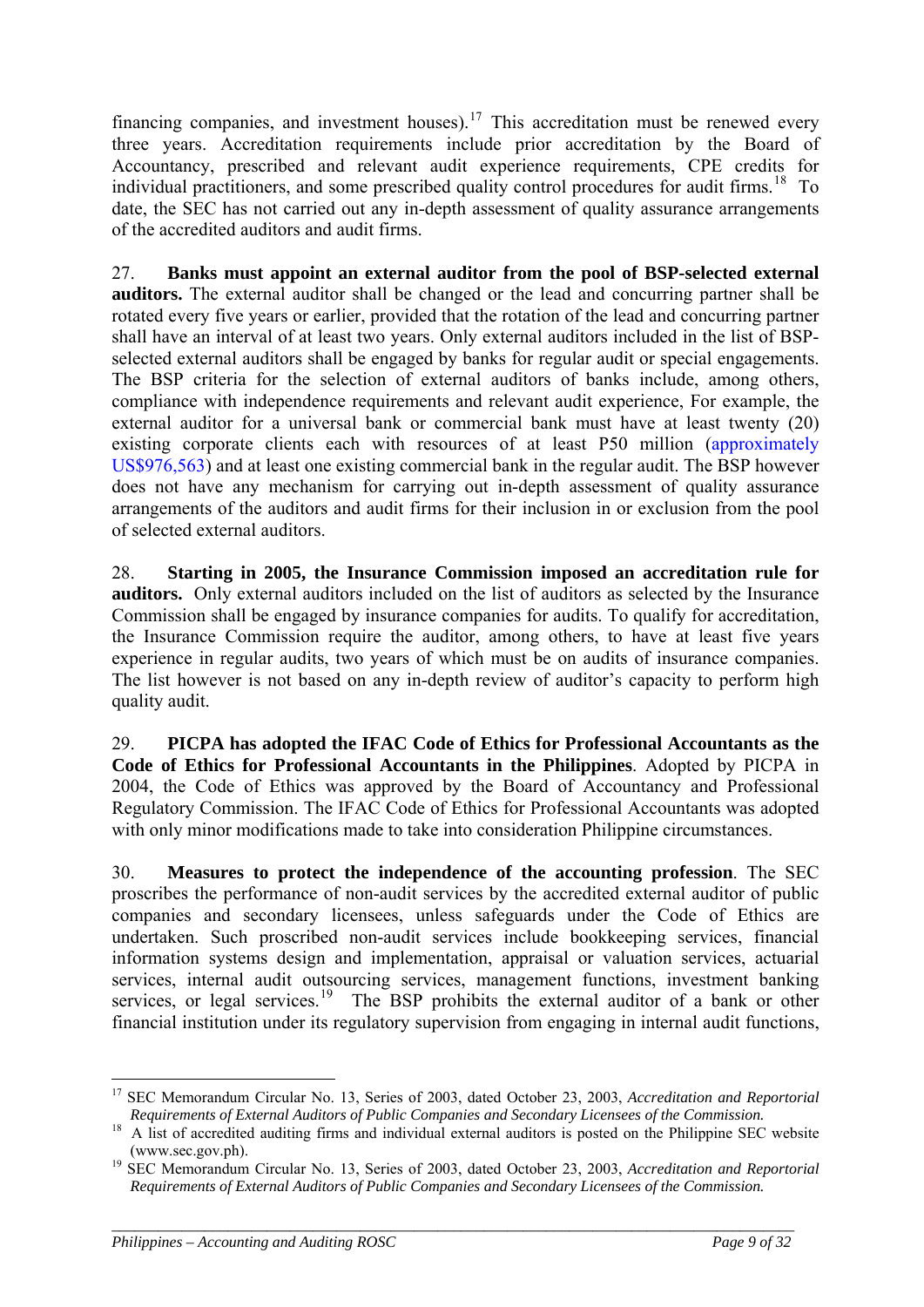information systems design, implementation and assessment and other services which could affect their independence. $20$ 

31. **The size of audit firms is a factor in the quality of audits.** Audits of financial statements are undertaken by local audit firms, which include local affiliates of international accounting firm networks and individual practitioners. The five largest accounting firms audit about 70 percent of the top 1,000 corporations in the Philippines in  $2004<sup>21</sup>$  $2004<sup>21</sup>$  $2004<sup>21</sup>$ . The auditors of larger companies face more complex transactions and regulatory requirements and, therefore, need to have a higher level of technical proficiency and capability than those auditors just doing audits of smaller companies.

## **C. Academic and Professional Education and Training**

32. **The undergraduate degree program of accredited Philippine colleges and universities is based on a curriculum recommended by the Board of Accountancy in 2001.** The curriculum was implemented at the start of school year 2001-2002 through the Commission on Higher Education Memorandum Order No. 27. This revised curriculum was based on the UNCTAD Guideline in National Requirements for the Qualification of Professional Accountants (1999) and the IFAC International Education Guidelines No. 9, *Education, Assessment of Professional Competence and Experience Requirements of Professional Accountants* (1997). Further revision of the curriculum is underway.

33. **The prescribed curriculum and the CPA Licensure Examinations incorporate international accounting and auditing standards.** IFRS adopted as Philippine GAAP were phased into the bachelor's curriculum starting 2003 through 2005. The adopted IFRS (see paras 43–44) , International Standards on Auditing (see para 52), IFAC Code of Ethics for Professional Accountants (see para 29), New Government Accounting System, and Philippine Accountancy Act of 2004 (see paras 20–21) were covered in the CPA Licensure Examinations starting October 2005.

34. **The prescribed undergraduate curriculum includes teaching professional ethics in schools.** This was drawn from IFAC's International Education Guidelines 9 and 11 that identified the core competencies of knowledge, skills, and values. Values-focused education concentrates on professional ethics and moral values.

35. **The dearth of textbooks on international accounting and auditing standards is a serious problem.** The scarcity of locally developed instructional materials, practice manuals, student textbooks and other leaning materials to facilitate teaching and learning practical applications of IASs/IFRSs and ISAs is the main stumbling block to teaching current developments in accounting and auditing practices. Actual experience in applying International Accounting Standards may be acquired through employment in an audit firm associated with an international network. However, this type of experience is not available to academe. This means that while the accounting standards that prescribe general principles are available to educators, their actual applications to real situations are not.

36. **In order to practice accountancy in the Philippines, an individual must obtain a license by passing a professional examination.** The Board of Accountancy administers the

*\_\_\_\_\_\_\_\_\_\_\_\_\_\_\_\_\_\_\_\_\_\_\_\_\_\_\_\_\_\_\_\_\_\_\_\_\_\_\_\_\_\_\_\_\_\_\_\_\_\_\_\_\_\_\_\_\_\_\_\_\_\_\_\_\_\_\_\_\_\_\_\_\_\_\_\_\_\_\_\_\_\_\_\_\_\_\_\_* 

1

<span id="page-9-0"></span> $^{20}$  BSP Circular No. 210, Series of 2003, dated October 29, 2003.

<span id="page-9-1"></span><sup>&</sup>lt;sup>21</sup> *Business World*, Top 1000 Corporations of the Philippines, <http://bworldonline.com/Downloads/top1000.php>.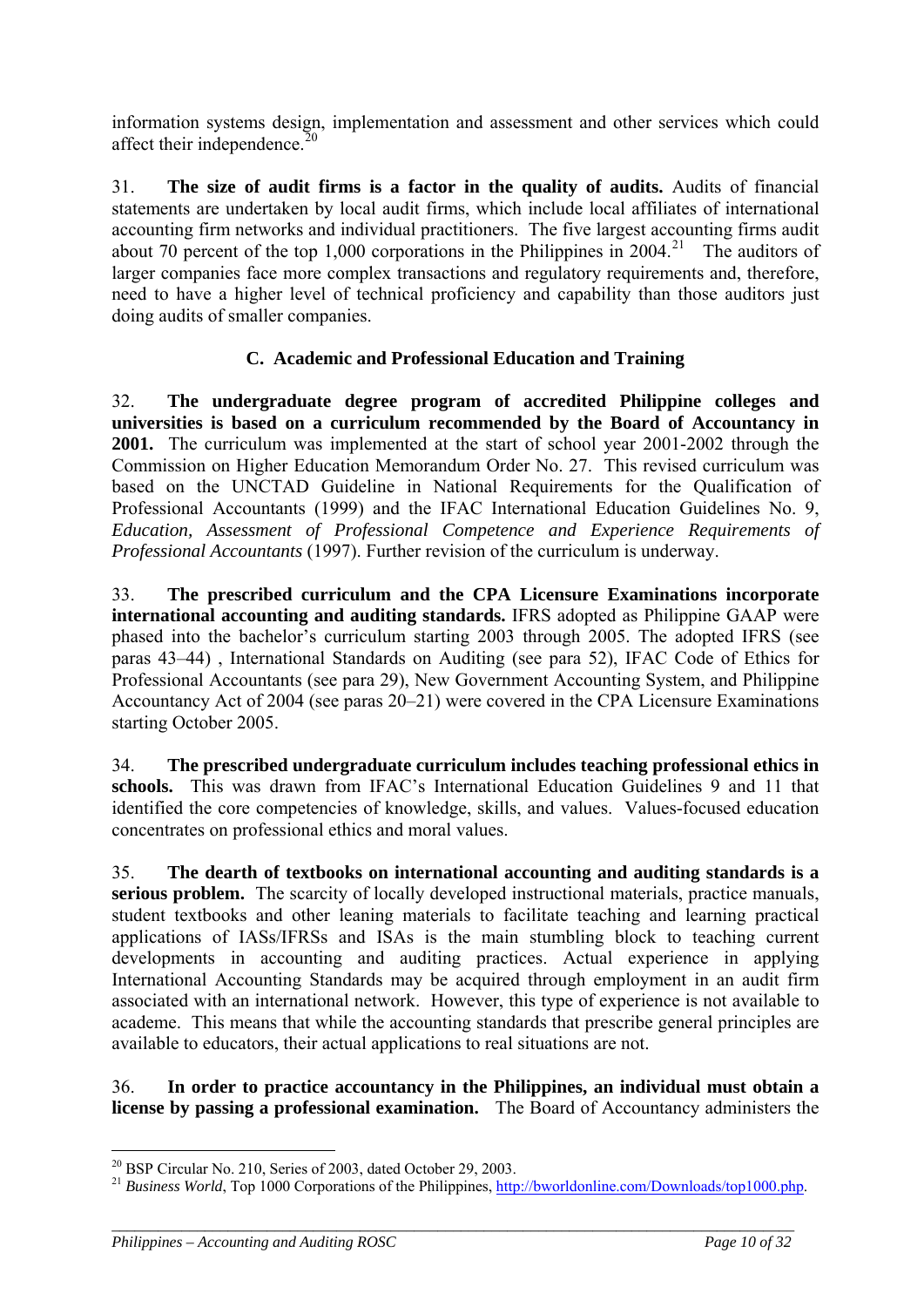professional examinations with support from the Professional Regulation Commission. Examinations are conducted in locations and on dates specified by the Professional Regulation Commission. Eligibility to take the examination requires that the applicant is a Filipino citizen of good moral character, holds a Bachelor of Science degree in accountancy, and has not been convicted of any criminal offense. The CPA examinations emphasize technical knowledge on theory of accounts, business law and taxation, management services, auditing theory and problems, and practical accounting problems.

37. **The Board of Accountancy will issue practicing certificate after three years of meaningful experience.** Practical experience is not required prior to taking the CPA examinations. After passing the examination, a new CPA must attain at least three years of meaningful experience before being accredited by the Board of Accountancy to be in the public practice. However, this is a provision in the revised Accountancy Act that is still in its initial implementation. Adoption of international good practices with regard to monitoring quality of practical training and capability of practical training provider is yet to be established.. Meaningful experience, to be certified under oath by the employer, can be earned in the following areas:

- Commerce and industry with significant involvement in general accounting, budgeting, tax administration, internal auditing, liaison with external auditors, representing one's employer before government agencies on tax matters related to accounting or any other field functions;
- Academe/education with teaching for at least three trimesters or two semesters in either financial accounting, business law and tax, auditing problems, auditing theory, financial management and management services;
- Government with significant involvement in general accounting, budgeting tax administration, internal auditing, liaison with the Commission on Audit or any other related functions; and
- Public practice with at least one year as audit assistant and at least two years as auditor in charge of an audit engagement covering full audit functions of significant clients.

38. **Section 32 of the revised Accountancy Act, Implementing Rules and Regulations, requires continuing professional education (CPE) for CPAs.** Continuing professional education will be offered by accredited organizations or education institutions in coordination with PICPA. A CPA needs to present to the Professional Regulation Commission a certification of CPE credit units earned before licensing can be renewed. Accounting professionals must earn 60 CPE units within three years. This requirement is still in its beginning stage as a requirement in the revised Accountancy Act.

39. **Even before CPE was mandated by law in 2004, PICPA and the larger accounting firms embarked on a program to spread knowledge about IAS.** In 2001, PICPA was the beneficiary of a grant from the Asian Development Bank consisting of IAS teaching materials. These teaching materials were periodically updated for new standards and revisions to existing standards. PICPA conducted several courses on *Training the Trainers.* Over the last three years, some 200 trainers went through this program. A program called *CPE on the Road* was then undertaken whereby these trainers helped familiarize others on the use of IAS. The larger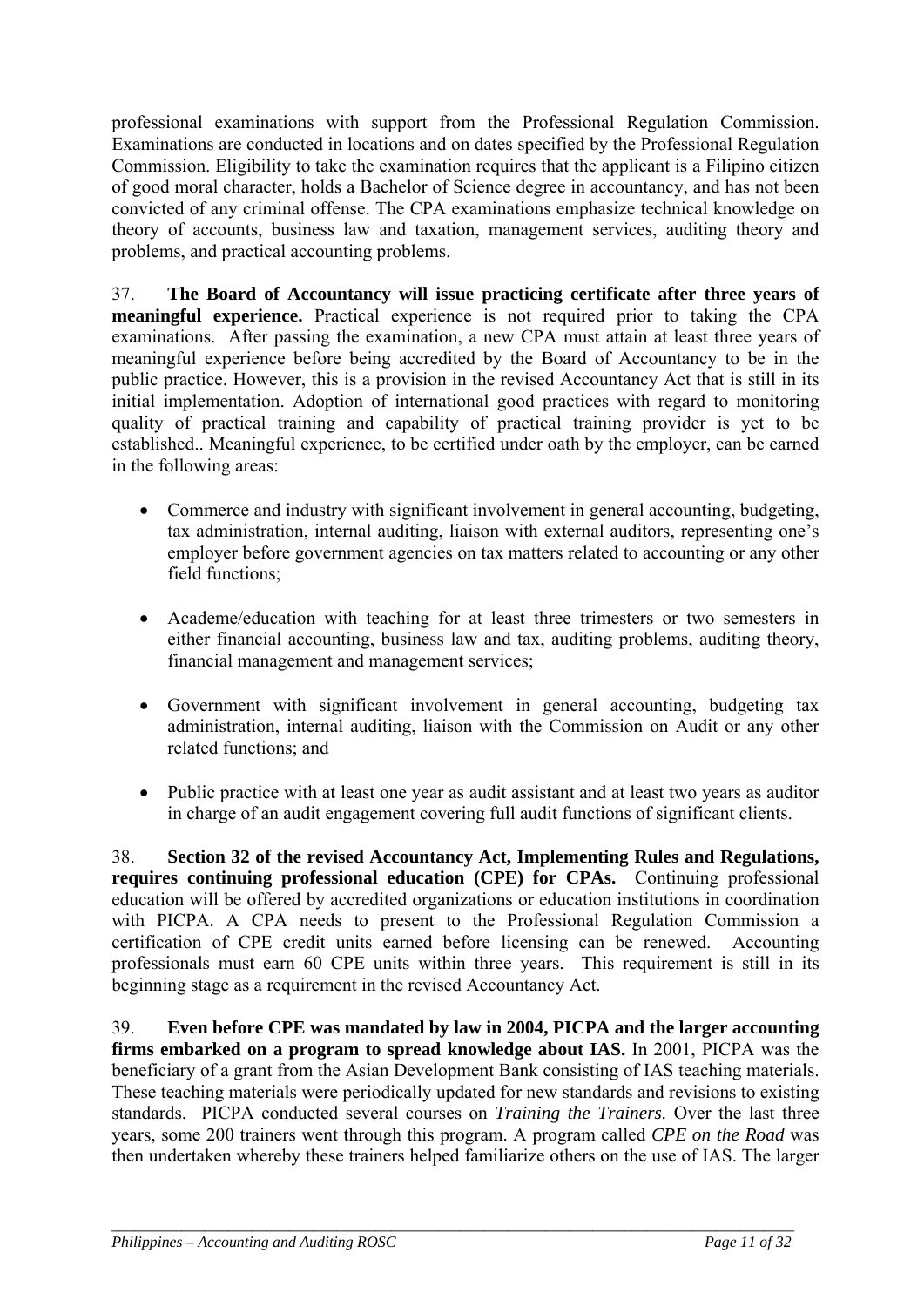accounting firms likewise held their own IAS training programs. These training programs contributed to the increase in awareness of IAS adopted in the Philippines.

### **D. Setting Accounting and Auditing Standards**

### **1. Accounting Standards**

40. **Most accounting requirements on the preparation and presentation of general purpose financial statements are contained in accounting pronouncements issued by the Accounting Standards Council.** The Accounting Standards Council was created in 1981 to establish accounting standards that would be generally accepted in the Philippines.<sup>[22](#page-11-0)</sup> It receives funding from PICPA.[23](#page-11-1) The Accounting Standards Council is composed of eight representatives from the profession, regulators, and preparers: four representatives from PICPA; and one representative from the SEC, the Bango Sentral ng Pilipinas, the Board of Accountancy, and the Financial Executives Institute of the Philippines (FINEX). The Accounting Standards Council formed an Interpretations Committee whose main purpose is to identify, discuss, and resolve on a timely basis emerging issues affecting financial reporting. Its members consist of representatives from auditing firms, the SEC, and the Board of Accountancy.

41. **The authority of ASC pronouncements comes from the approval and recognition of the standards by the regulators.** Exposure drafts of proposed accounting standards are issued for comment, to members of PICPA, members of the Financial Executives Institute of the Philippines (FINEX), and interested persons and organizations in the business community, and the comments are considered in the finalization of the standard. Accounting standards approved by the Accounting Standards Council are submitted to the Board of Accountancy for approval. ASC-approved accounting standards, when approved by the Board of Accountancy and the Professional Regulation Commission, become part of Philippine GAAP. The SEC has also adopted ASC-approved standards in its SRC Rule 68 and Rule 68.1.

42. **Under the rules and regulations implementing RA 9298, a new accounting standard setting body, the Financial Reporting Standards Council (FRSC), shall be created (Section 9[A])**. The creation of the Financial Reporting Standards Council merely gave legal recognition to the accounting standards-setting function of the predecessor Accounting Standards Council. The FRSC is accountable to the Professional Regulatory Commission Board of Accountancy. The Financial Reporting Standards Council, like the Accounting Standards Council, shall include representatives from the profession, regulators, and preparers. It shall have 15 members. The Chairman shall be a senior accounting practitioner in any area of accounting practice; the other fourteen representatives come from the following:

(a) One representative each from--

- Board of Accountancy
- Securities and Exchange Commission
- Bangko Sentral ng Pilipinas (Central Bank)

<span id="page-11-0"></span><sup>&</sup>lt;sup>22</sup> Preface to Statements of Financial Accounting Standards of the Accounting Standards Council, 1982.

<span id="page-11-1"></span><sup>&</sup>lt;sup>23</sup> The ASC annual subsidy from the PICPA Foundation of P50,000 (approximately US\$977) covers meals during meetings and other incidentals. The ASC members serve without any remuneration.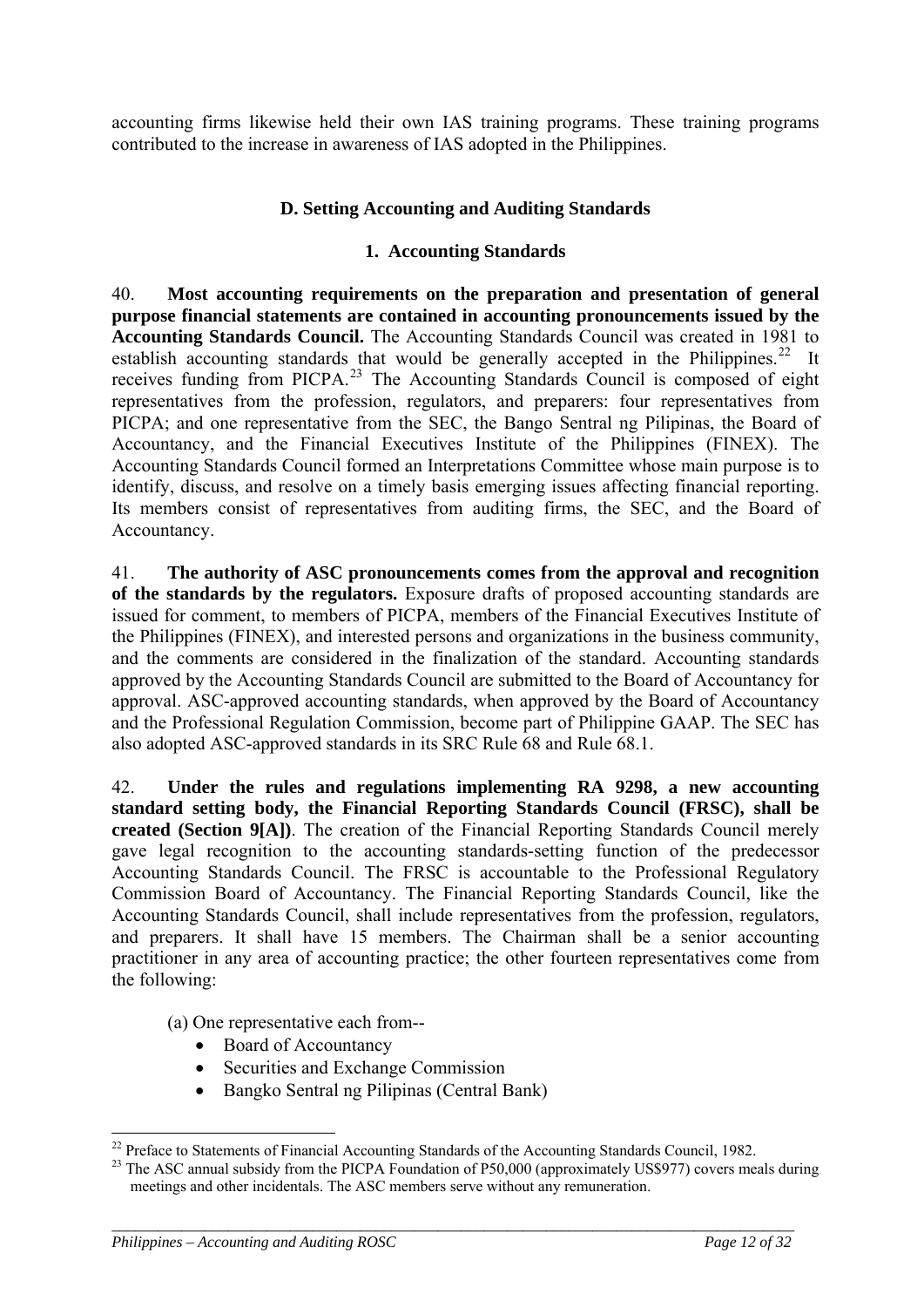- Bureau of Internal Revenue
- A major organization composed of preparers and users of financial statements
- Commission on Audit<sup>[24](#page-12-0)</sup>:

(b) Two representatives from each discipline in PICPA, as the accredited national professional organization of CPAs--

- Public practice
- Commerce and industry
- Academe/education
- Government.

The Accounting Standards Council has been folded into the Financial Reporting Standards Council (FRSC).

43. **The adoption of International Accounting Standards as Philippine generally accepted accounting principles was undertaken over a number of years.** The Accounting Standards Council started to adopt International Accounting Standards as early as 1996. Prior to this, Philippine generally accepted accounting principles were based mainly on US-based accounting standards. In 1997, the Accounting Standards Council decided to move to IAS. Under its IAS project, the Accounting Standards Council replaced US-based standards, adopted IAS with no local equivalent, and updated previously issued IAS-based standards. The adoption of IAS followed the exposure process for accounting standards issued by the Accounting Standards Council (see para 41). The official language of Philippine accounting standards is English; hence, translation of adopted IAS was not a factor to consider.

44. In 2005, the Accounting Standards Council completed adoption of the IFRSs issued by the International Accounting Standards Board (IASB) and the revised versions of previously adopted IASs. At this time, the Accounting Standards Council also changed the designation of accounting standards it issues to Philippine Accounting Standard (PAS) and Philippine Financial Reporting Standard (PFRS) to correspond to the adopted IASs and IFRSs, respectively. Previously issued accounting standards that were based on pre-2005 versions of the IASs were updated and reissued as PAS. New IFRSs and amendments to IFRSs will be adopted by the Accounting Standards Council, as they are finalized and issued by the IASB. Table 2 lists accounting standards issued as of October 2005, *showing which standards were adopted in 2005 and which were adopted in previous years.*

45. **IAS and IFRS were adopted with minimal changes, such as effective dates.** The Accounting Standards Council adopts IAS and IFRS with a Preface that sets forth the effective date of the standard in the Philippines and explanatory guidance, when necessary, relating to the application of the standards for Philippine purposes. The transition provisions of each IAS and IFRS were also adopted. In the case of IAS 19, *Employee Benefits*, the transition provisions included as an alternative the deferred and amortization of a transition liability for a defined benefit pension plan. Had the standard been applied in 1999, the date of issuance of IAS 19, any deferred transition liability would have been fully amortized by 2005. Since, the standard was adopted only in 2005 in the Philippines, the deferral and amortization of a

<span id="page-12-0"></span><sup>1</sup>  $24$  The Commission on Audit is the Philippines' Supreme State Audit Institution, that has the exclusive authority to promulgate accounting and auditing rules applicable to public sector entities, including government-owned and controlled corporations.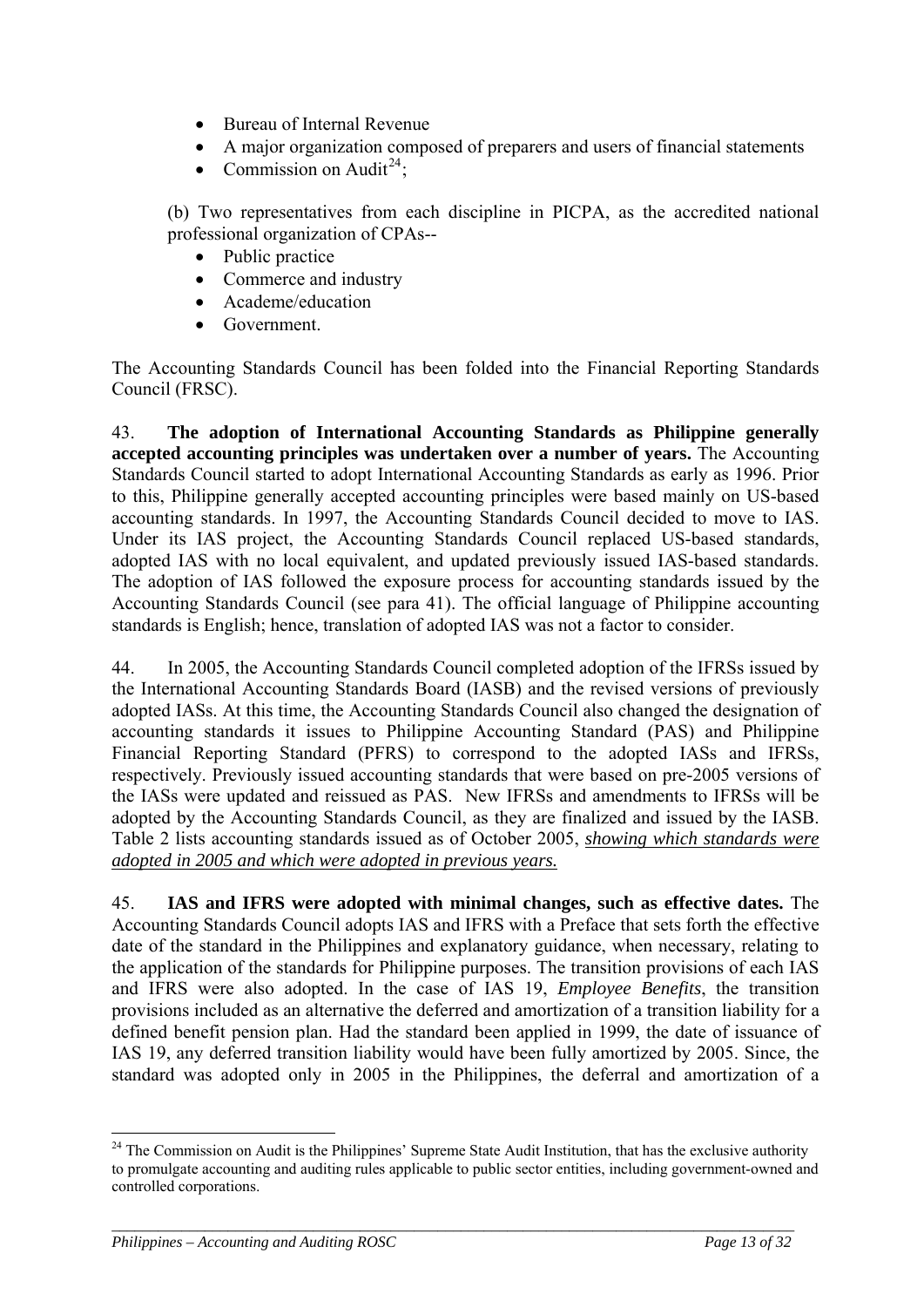transition liability for a defined benefit plan was allowed starting in 2005 for Philippine financial reporting purposes.

<span id="page-13-0"></span>46. **Small and medium enterprises were given some relief by the Accounting Standards Council from new financial reporting standards.** There are a significant number of small and medium entities in the Philippines. When initially issued, the new international accounting standards that became effective in 2005 were intended to be applicable to all reporting entities required to file financial statements in accordance with Philippine GAAP. In 2005, the IASB undertook a project to develop accounting standards suitable for entities that do not have public accountability, referred to as non-publicly accountable entities (NPAEs). When preparing their 2005 financial statements, NPAEs are given the option not to apply the new international accounting standards that became effective in 2005 but to apply instead the accounting standards that were effective in  $2004$ <sup>[25](#page-13-1)</sup> Philippine GAAP effective in 2004 do not include IAS on the effects of foreign exchange, employee benefits, and financial instruments; and the new IFRS. The relief is provided to non-publicly accountable entities and would *not* apply to following classifications which define entities with public accountability:

- An entity required to file financial statements under SRC Rule 68.1 (see para 10):
- An entity in the process of filing its financial statements for the purpose of issuing any class of instruments in a public market;
- An entity that holds assets in a fiduciary capacity for a broad group of outsiders (e.g., a bank, an investment house, a finance company, an insurance company, a securities broker/dealer, a mutual fund and a pre-need company);

*\_\_\_\_\_\_\_\_\_\_\_\_\_\_\_\_\_\_\_\_\_\_\_\_\_\_\_\_\_\_\_\_\_\_\_\_\_\_\_\_\_\_\_\_\_\_\_\_\_\_\_\_\_\_\_\_\_\_\_\_\_\_\_\_\_\_\_\_\_\_\_\_\_\_\_\_\_\_\_\_\_\_\_\_\_\_\_\_* 

<u>.</u>

<span id="page-13-1"></span><sup>&</sup>lt;sup>25</sup> Accounting Standards Applicable to Qualifying Entities under PAS 101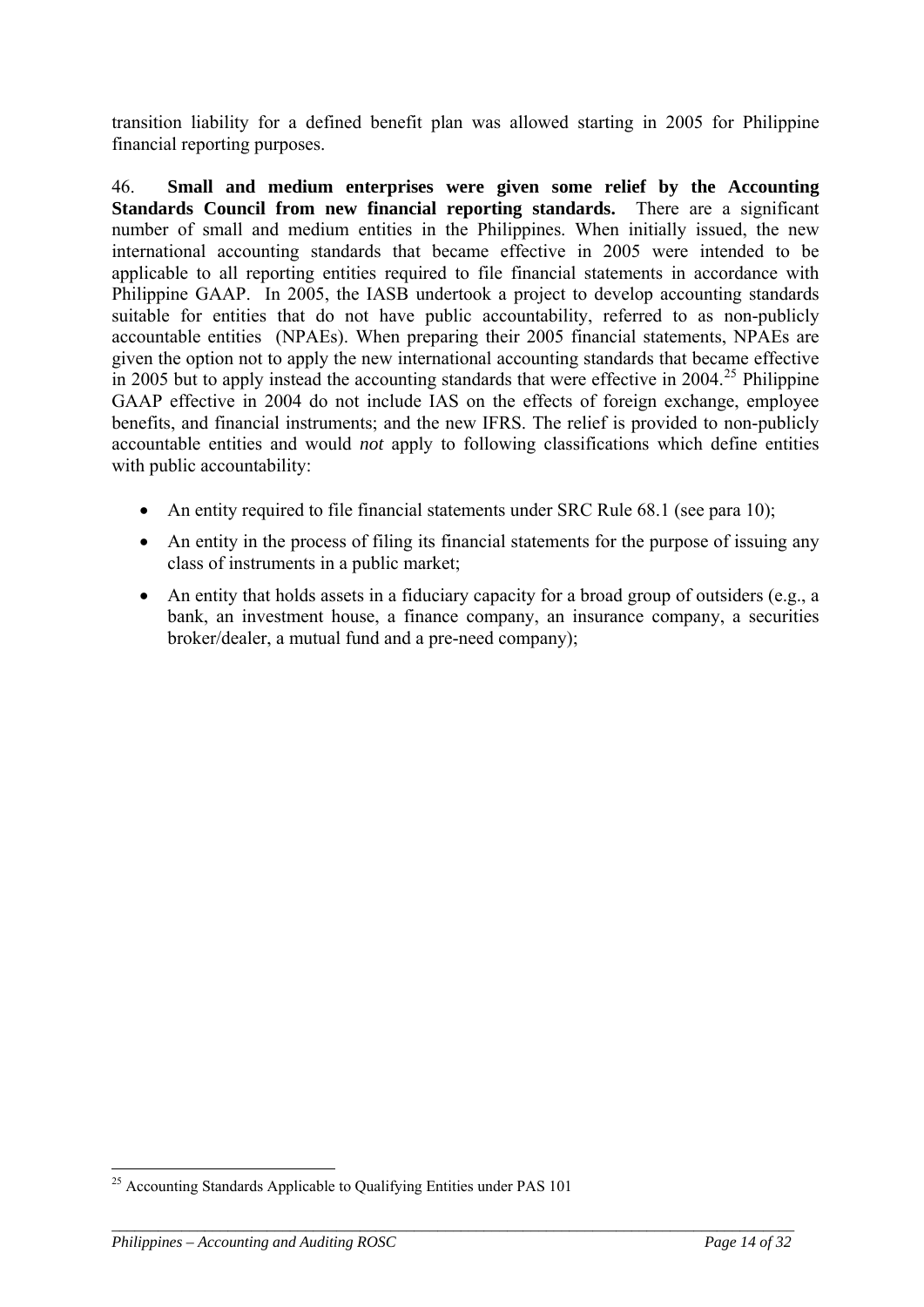|                                                                                     | <b>IFRS</b> Adopted       |                           |
|-------------------------------------------------------------------------------------|---------------------------|---------------------------|
| <b>Philippines Accounting Standards/</b>                                            | 2004 &                    |                           |
| <b>Philippine Financial Reporting Standards</b>                                     | prior                     | 2005a                     |
|                                                                                     | years <sup>a</sup>        |                           |
| Preface to Philippine Financial Reporting Standards                                 |                           | Х                         |
| Framework for the Preparation and Presentation of Financial Statements              | Χ                         |                           |
| PAS 1. Presentation of Financial Statements                                         | X                         |                           |
| PAS 2. Inventories                                                                  | $\mathbf X$               |                           |
| <b>PAS 7. Cash Flow Statements</b>                                                  | $\mathbf X$               |                           |
| PAS 8. Accounting Policies, Changes in Accounting Estimates and                     | $\mathbf X$               |                           |
| <b>Errors</b>                                                                       |                           |                           |
| PAS 10. Events after the Balance Sheet Date                                         | X                         |                           |
| PAS 11. Construction Contracts                                                      | $\boldsymbol{\mathrm{X}}$ |                           |
| PAS 12. Income Taxes                                                                | $\boldsymbol{\mathrm{X}}$ |                           |
| PAS 14. Segment Reporting                                                           | X                         |                           |
| PAS 16. Property, Plant and Equipment                                               | $\boldsymbol{\mathrm{X}}$ |                           |
| PAS 17. Leases                                                                      | X                         |                           |
| PAS 18. Revenue                                                                     | $\boldsymbol{\mathrm{X}}$ |                           |
| PAS 19. Employee Benefits                                                           |                           | X                         |
| Amendments to PAS 19: Actuarial Gains and Losses, Group Plans and                   |                           | X                         |
| Disclosures <sup>b</sup>                                                            |                           |                           |
| PAS 20. Accounting for Government Grants and Disclosure of                          |                           |                           |
| Government Assistance                                                               | X                         |                           |
| PAS 21. The Effects of Changes in Foreign Exchange Rates                            |                           | Χ                         |
| PAS 23. Borrowing Costs                                                             | $\mathbf X$               |                           |
| PAS 24. Related Party Disclosures                                                   | $\boldsymbol{\mathrm{X}}$ |                           |
| PAS 26. Accounting and Reporting by Retirement Benefit Plans                        | $\boldsymbol{\mathrm{X}}$ |                           |
| PAS 27. Consolidated and Separate Financial Statements                              | $\mathbf X$               |                           |
| PAS 28. Investments in Associates                                                   | $\mathbf X$               |                           |
| PAS 29. Financial Reporting in Hyperinflationary Economies                          |                           | X                         |
| PAS 30. Disclosures in the Financial Statements of Banks and Similar                |                           | X                         |
| <b>Financial Institutions</b>                                                       |                           |                           |
| PAS 31. Interests in Joint Ventures                                                 | Х                         |                           |
| PAS 32. Financial Instruments: Disclosures and Presentation                         |                           | X                         |
| PAS 33. Earnings per Share                                                          | Χ                         |                           |
| PAS 34. Interim Financial Reporting                                                 | $\overline{X}$            |                           |
| PAS 36. Impairment of Assets                                                        | X                         |                           |
| PAS 37. Provisions, Contingent Liabilities and Contingent Assets                    | X                         |                           |
| PAS 38. Intangible Assets                                                           | X                         |                           |
| PAS 39. Financial Instruments: Recognition and Measurement                          |                           | X                         |
| Amendments to PAS 39: Transition and Initial Recognition of Financial Assets        |                           | $\boldsymbol{\mathrm{X}}$ |
| and Financial Liabilities <sup>b</sup>                                              |                           |                           |
| PAS 40. Investment Property                                                         |                           | $\mathbf X$               |
| PAS 41. Agriculture                                                                 |                           | $\mathbf X$               |
| PFRS 1. First-time Adoption of Philippine Financial Reporting                       |                           | X                         |
| <b>Standards</b>                                                                    |                           |                           |
| PFRS 2. Share Based Payment                                                         |                           | X                         |
| PFRS 3. Business Combinations                                                       | X                         |                           |
| PFRS 4. Insurance Contracts                                                         |                           | X                         |
| PFRS 5. Non-current Assets Held for Sale and Discontinued Operations                |                           | X                         |
| PFRS 6. Exploration for and Evaluation of Mineral Resources <sup>b</sup> (effective |                           | $\mathbf X$               |
| in $2006$ )                                                                         |                           |                           |
|                                                                                     |                           |                           |

#### **Table 2.** Accounting Standards Council, Outstanding Accounting Standards, As of October 2005

Notes:

a. IAS adopted and effective in 2004 and earlier years were based on the pre-2005 versions of the IAS. These were updated and issued in 2005 as Philippine Accounting Standards. IAS and IFRS effective in 2005 are based on the IFRS 2004 Bound Volume, containing all IFRS as of 3/31/04

b. Amendments to PAS 19 and PAS 39 and PFRS 6 were adopted as these were finalized and issued by the IASB in 2005.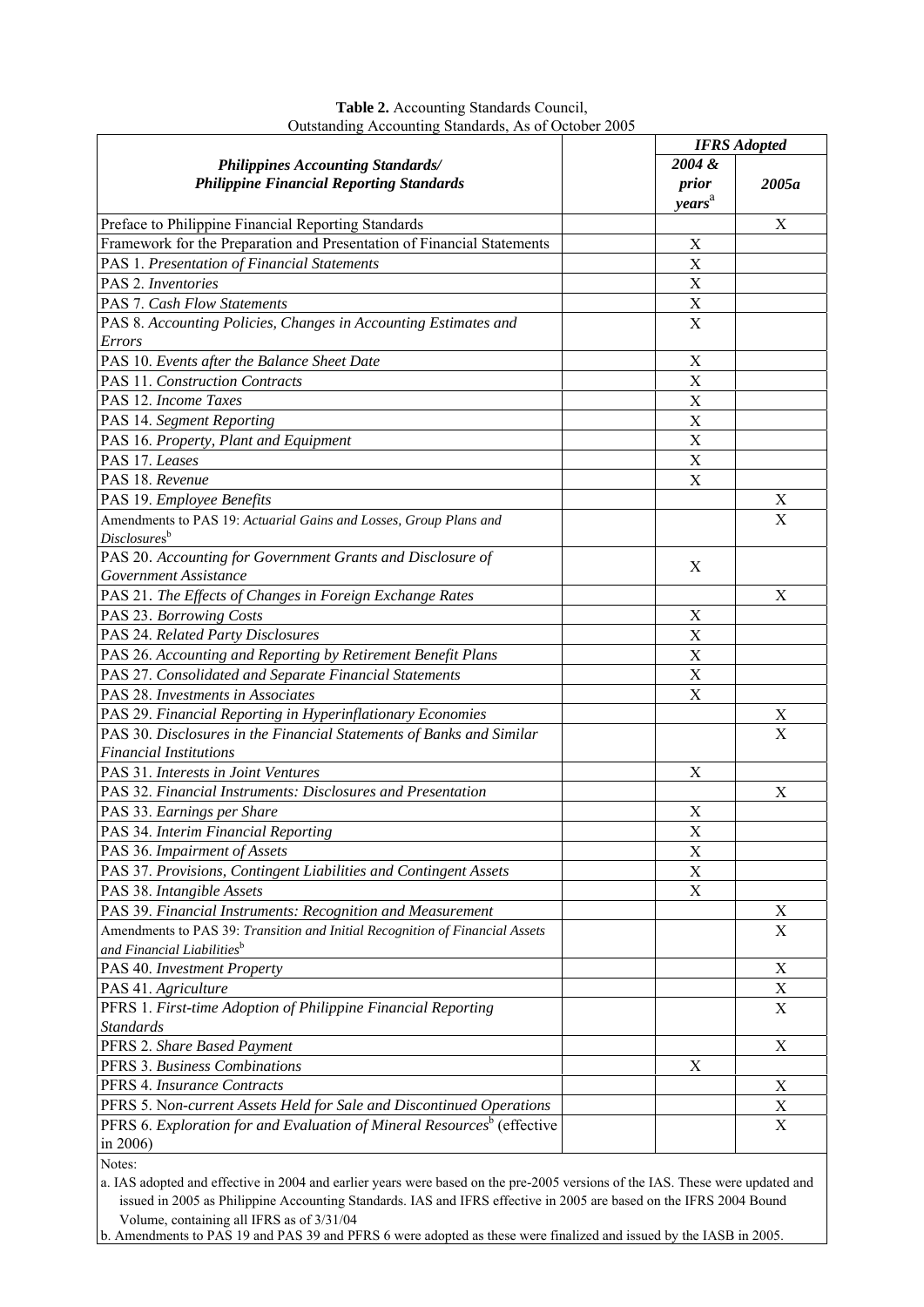- An entity that is a public utility or similar entity that provides an essential public service;
- An entity that is economically significant (i.e., with total assets of more than P250 million (approximately US\$4.9 million) or total liabilities of more than P150 million (approximately US\$2.9 million));
- An entity that is considered by its primary regulator to have public accountability.

47. In addition to Philippine GAAP requirements set forth in accounting standards issued by the ASC, accounting guidance is also issued by regulatory authorities such as the Bangko Sentral ng Pilipinas (para 16) and Insurance Commission (para 17), mainly for prudential reporting purposes.

### **2. Auditing Standards**

48. **Most auditing requirements in the Philippines are contained in auditing pronouncements issued by the Auditing Standards and Practices Council (ASPC).** The Auditing Standards and Practices Council was created in 1985 to formalize the auditing standard setting function.<sup>[26](#page-15-0)</sup> The Auditing Standards and Practices Council has 17 members composed of 7 (including the chairman) from independent auditing firms; 5 from PICPA; 2 from the Association of CPAs in Public Practice; and 1 each from Board of Accountancy, SEC, and the Commission on Audit. The Auditing Standards and Practices Council receives an annual subsidy from the PICPA Foundation.<sup>[27](#page-15-1)</sup>

49. **The authority of ASPC auditing pronouncements comes from the approval and recognition of the standards by the regulators.** Exposure drafts of proposed standards are issued for comments which are considered in the finalization of the standard. Auditing standards approved by the Auditing Standards and Practices Council are submitted to the Board of Accountancy for approval. ASPC standards approved by the Board of Accountancy and Professional Regulation Commission constitute generally accepted auditing standards in the Philippines.

50. **New audit standard setting body**. Under the rules and regulations implementing RA No. 9298, the Auditing and Assurance Standards Council (AASC) shall be created (section 9[A]). The Auditing and Assurance Standards Council, which is yet to be established, is accountable to the Professional Regulatory Board of Accountancy. The AASC chairman shall be a senior practitioner in public accountancy; the other 14 AASC representatives shall comprise of 1 each from Board of Accountancy, the SEC, the BSP, the Commission on Audit, and an association or organization of CPAs in active public practice of accountancy; 6 from an accredited national professional organization of CPAs in public practice, in addition to 1 each from commerce and industry, academe/education, and government. The Auditing Standards and Practices Council continues its audit standard setting function until the new AASC takes over. It is expected that the new AASC will have the same function as the predecessor Auditing Standards and Practices Council.)

<span id="page-15-0"></span><sup>&</sup>lt;sup>26</sup> Preface to Statements of Auditing Standards of the Philippines, 1993.

<span id="page-15-1"></span><sup>&</sup>lt;sup>27</sup> The ASPC receives an annual subsidy of P50,000 (approximately US\$977). The subsidy is supplemented by contributions from accounting firms. The ASPC members serve without any remuneration.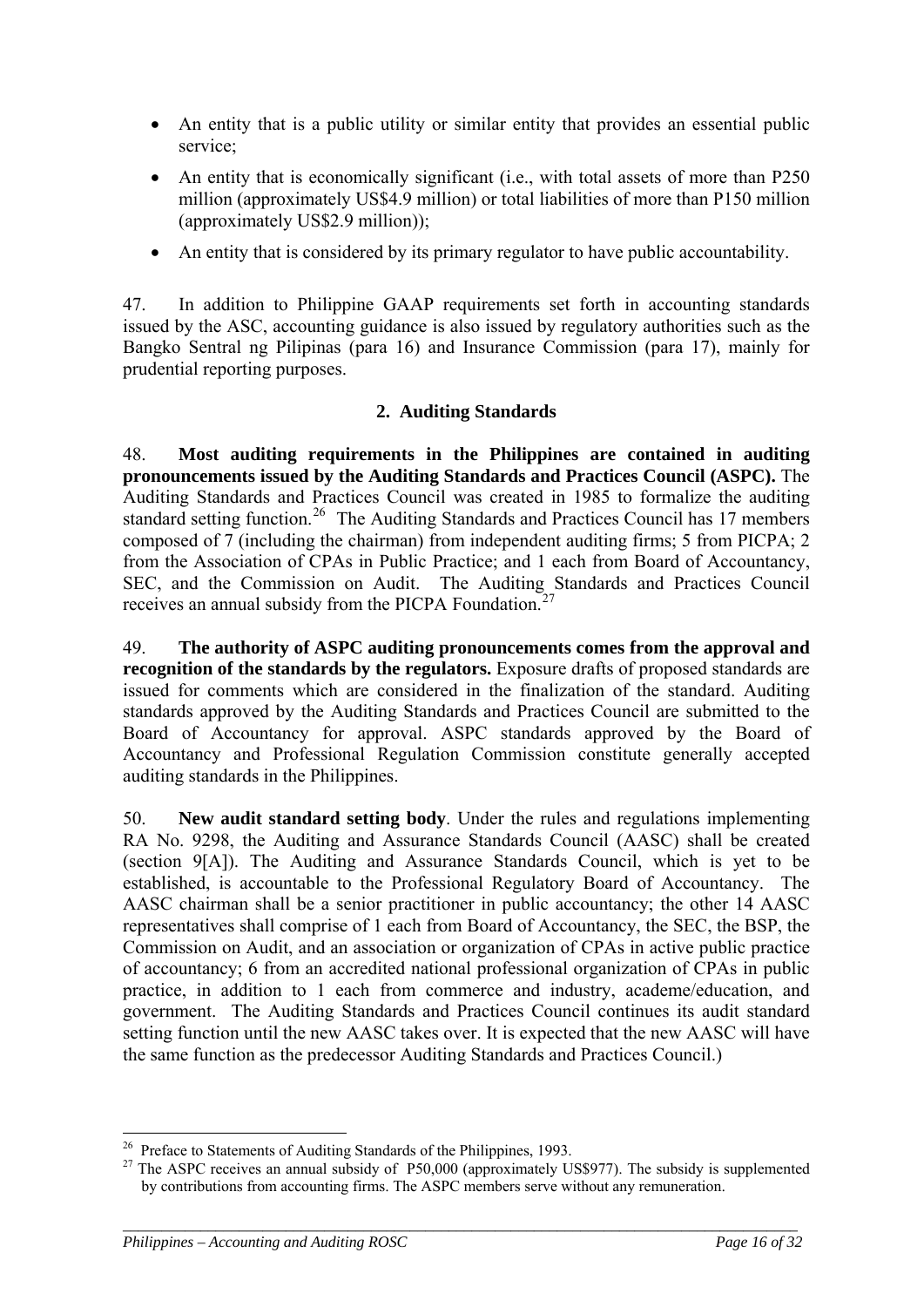51. **Adoption of International Auditing Standards in the Philippines was undertaken over a number of years.** The Auditing Standards and Practices Council started adopting in 2001 the International Standards on Auditing (ISA) and International Auditing Practice Statements (IAPS) issued by the International Auditing Practices Committee (now the International Auditing and Assurance Standards Board) of the International Federation of Accountants. By 2005, all ISA were adopted as Philippine Standards on Auditing (PSA) and all IAPS were adopted as Philippine Auditing Practice Statements (PAPS). Any changes made in the convergence generally relate to inclusion, when appropriate, to relevant requirements/policies of regulatory agencies, for example under the SEC and BSP (reference to the Code of Professional Ethics in the Philippines, instead of the IFAC Code of Ethics for Professional Accountants; use of the phrase "present fairly, in all material respects" in the auditor's report, instead of "give a true and fair view"; and making certain general ISA requirements/provisions Philippine-specific). Table 3 lists current status of the few remaining standards to be adopted from ISA and IAPS

**Table 3. Pending Status of Adoption of Philippine Standards of Auditing (as of November 2005)**

| Pending Approval by the BOA/PRC                                                                                                                                                                                                                                                                                                                                                                                      |  |  |
|----------------------------------------------------------------------------------------------------------------------------------------------------------------------------------------------------------------------------------------------------------------------------------------------------------------------------------------------------------------------------------------------------------------------|--|--|
| Philippine Framework for Assurance Engagements                                                                                                                                                                                                                                                                                                                                                                       |  |  |
| PSAE 3000 (rev.), Assurance Engagements Other Than Audits or Reviews of Historical Financial Statements                                                                                                                                                                                                                                                                                                              |  |  |
| <b>Pending Submission to the BOA/PRC*</b>                                                                                                                                                                                                                                                                                                                                                                            |  |  |
| PSA 240 (rev.), The Auditor's Responsibility to Consider Fraud in an Audit of Financial Statements                                                                                                                                                                                                                                                                                                                   |  |  |
| PSA 700 (rev.), The Independent Auditor's Report on a Complete Set of General Purpose Financial<br>Statements (with conforming amendments to PSA 200, PSA 210, PSA 560. PSA 701 and PSA 800)                                                                                                                                                                                                                         |  |  |
| PAPS 1014, Reporting by Auditors on Compliance with International Financial Reporting Standards                                                                                                                                                                                                                                                                                                                      |  |  |
| PSQC 1, Quality Control for Firms That Perform Audits and Reviews of Historical Financial Information,<br>and Other Assurance and Related Services Engagements                                                                                                                                                                                                                                                       |  |  |
| PSA 220 (rev.), Quality Control for Audits of Historical Financial Information                                                                                                                                                                                                                                                                                                                                       |  |  |
| Notes:<br>*These standards have been approved by the ASPC and prepared for submission to the BOA/PRC.<br>$\mathbf{m}$ , $\mathbf{m}$ , $\mathbf{m}$ , $\mathbf{m}$ , $\mathbf{m}$ , $\mathbf{m}$ , $\mathbf{m}$ , $\mathbf{m}$ , $\mathbf{m}$ , $\mathbf{m}$ , $\mathbf{m}$ , $\mathbf{m}$ , $\mathbf{m}$ , $\mathbf{m}$ , $\mathbf{m}$ , $\mathbf{m}$ , $\mathbf{m}$ , $\mathbf{m}$ , $\mathbf{m}$ , $\mathbf{m}$ , |  |  |

 PSAE refers to Philippine Standard on Assurance Engagements and PSQC to Philippine Standard on Quality Control.

### **E. Enforcing Accounting and Auditing Standards**

52. Since the previous ROSC conducted in the Philippines in 2001, initial legal steps have been taken to ensure compliance with accounting and auditing standards.

53. **Auditors must be accredited.** Auditors (and audit firms) are required to be accredited with the Board of Accountancy, SEC, BSP, and Insurance Commission (see paras 25–28) enabling them to audit companies under their jurisdictions. As of March 2006, the Board of Accountancy accredited 210 partnerships and 1,762 individual professionals.

54. **The revised Accountancy Act of 2004 and its implementing rules and regulations require that the accreditation process include a quality review of those seeking accreditation.** A Quality Review Committee (QRC) was created consisting of a chairman who should be a senior practitioner in public accounting and 6 other members: 1 from the Board of Accountancy, and 5 PICPA-accredited members who represent its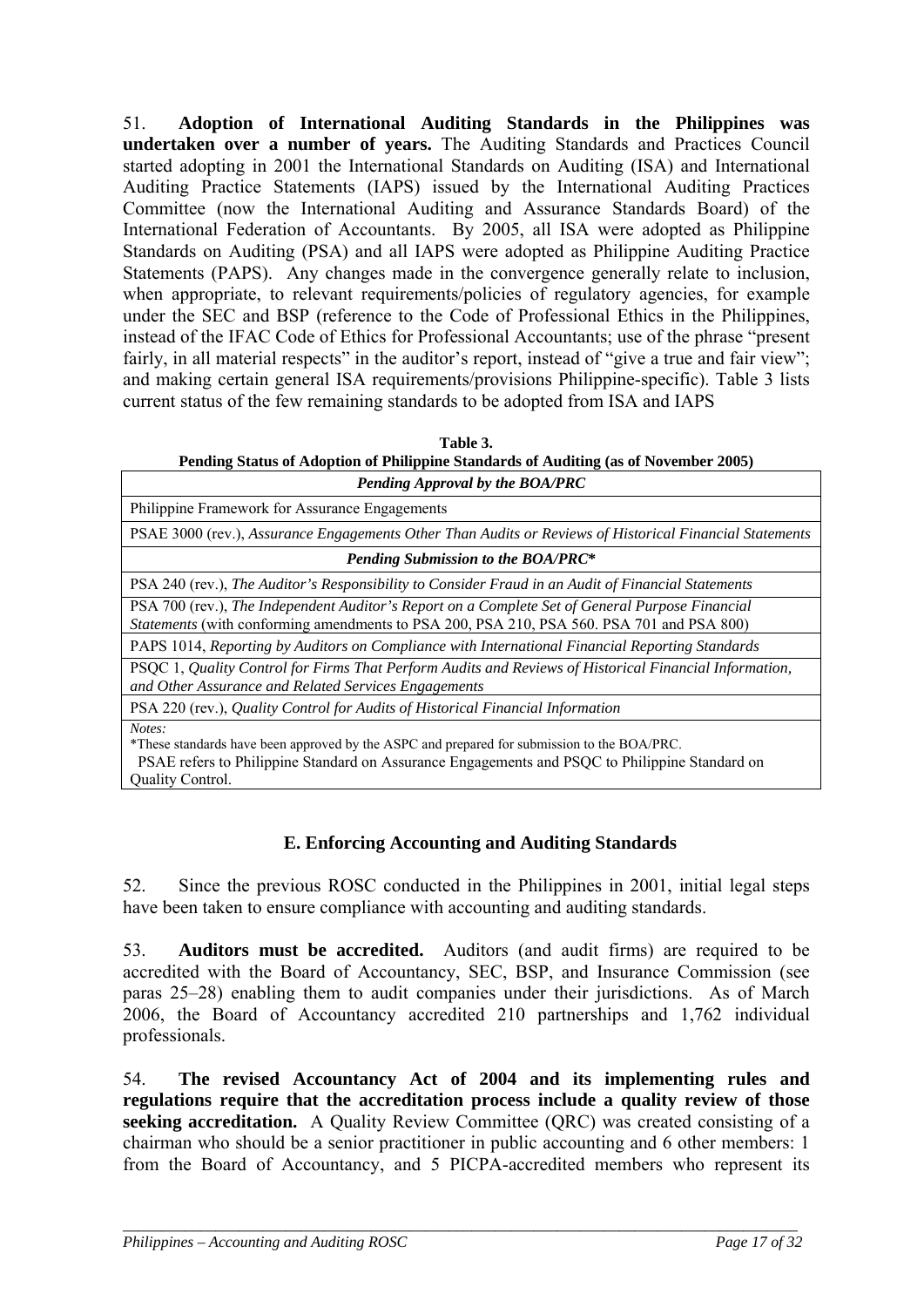sectors, 2 from public practice; and 1 each from education, commerce and industry, and government. The Quality Review Committee will conduct quality review on applicants for accreditation. It will also be tasked with recommending to the Board of Accountancy the revocation of any CPA certificate if the applicant does not meet the standards of quality prescribed for the practice of public accountancy. There have been serious problems with the effectiveness of this quality review program, namely the inability to find full-time members who are willing to perform this function without remuneration; and a general lack of resources all around.

55. **The SEC conducted in 2004 a review of financial statements of listed companies and companies with secondary licenses for compliance with SEC rules of financial reporting.**<sup>[28](#page-17-0)</sup> Under the supervision and instructions of the Office of the General Accountant, the SEC engaged the services of professors from the College of Business Administration of the University of the Philippine to review the 2003 audited financial statements of listed and/or public companies, and those which acquired secondary licenses, and some 2004 audited financial statements of some ordinary corporations. The review sought compliance and validity with SRC Rules 68 and 68.1, as amended; and Philippines Accounting Standards/Philippines Financial Reporting Standards in effect during the period under review. The Corporate Finance Department and the Office of the General Accountant of the SEC have assembled a joint team to carry out the review of financial statements in 2005 and beyond. This arrangement does not appear to be effective and efficient.

56. **The SEC finds difficulty in the compliance reviews.** The SEC indicated that it encountered difficulties in conducting the compliance reviews due to lack of sufficient human resources and training on the new and revised accounting and auditing standards. The SEC Office of the General Accountant must likewise be strengthened to further improve its present capability to monitor compliance with the accounting and auditing regulations.

57. **There has been an attempt to pass a bill in Congress patterned after the Sarbanes-Oxley legislation in the United States.** The bill proposed the establishment of a Public Company Accounting Oversight Board consisting of five full-time members appointed from among prominent individuals who would oversee the audit of public companies. The Oversight Board's function includes inspection of public accounting firms under rules to be promulgated by the SEC. The Oversight Board would not to be considered an agency of the government. However, not considered a priority by Congress, this bill is not expected to be passed in the immediate future. It has also received criticisms from various sources and would probably require major modifications before it could be passed.

### **III. ACCOUNTING STANDARDS AS DESIGNED AND AS PRACTICED**

58. The ROSC team's assessment in this section is based on the review work done by the SEC, and inputs from knowledgeable specialists in user groups and preparers of financial statements.

*\_\_\_\_\_\_\_\_\_\_\_\_\_\_\_\_\_\_\_\_\_\_\_\_\_\_\_\_\_\_\_\_\_\_\_\_\_\_\_\_\_\_\_\_\_\_\_\_\_\_\_\_\_\_\_\_\_\_\_\_\_\_\_\_\_\_\_\_\_\_\_\_\_\_\_\_\_\_\_\_\_\_\_\_\_\_\_* 

 $\overline{a}$ 

<span id="page-17-0"></span><sup>&</sup>lt;sup>28</sup> As a result of the SEC compliance monitoring activities in 2004, monetary and non-monetary sanctions were imposed on 98 listed/registered issuers of securities, 10 mutual funds, 9 public companies, 26 financing companies, 8 investment houses, 13 brokers/dealers, 2 salespersons, and 1 transfer agent. The most recent one involved a company which failed to recognize and present in its financial statements the collected deposits for subscriptions. The SEC imposed a penalty of PHP1.4 million on the company and its external auditor was required to explain why the transactions were not covered by the audit.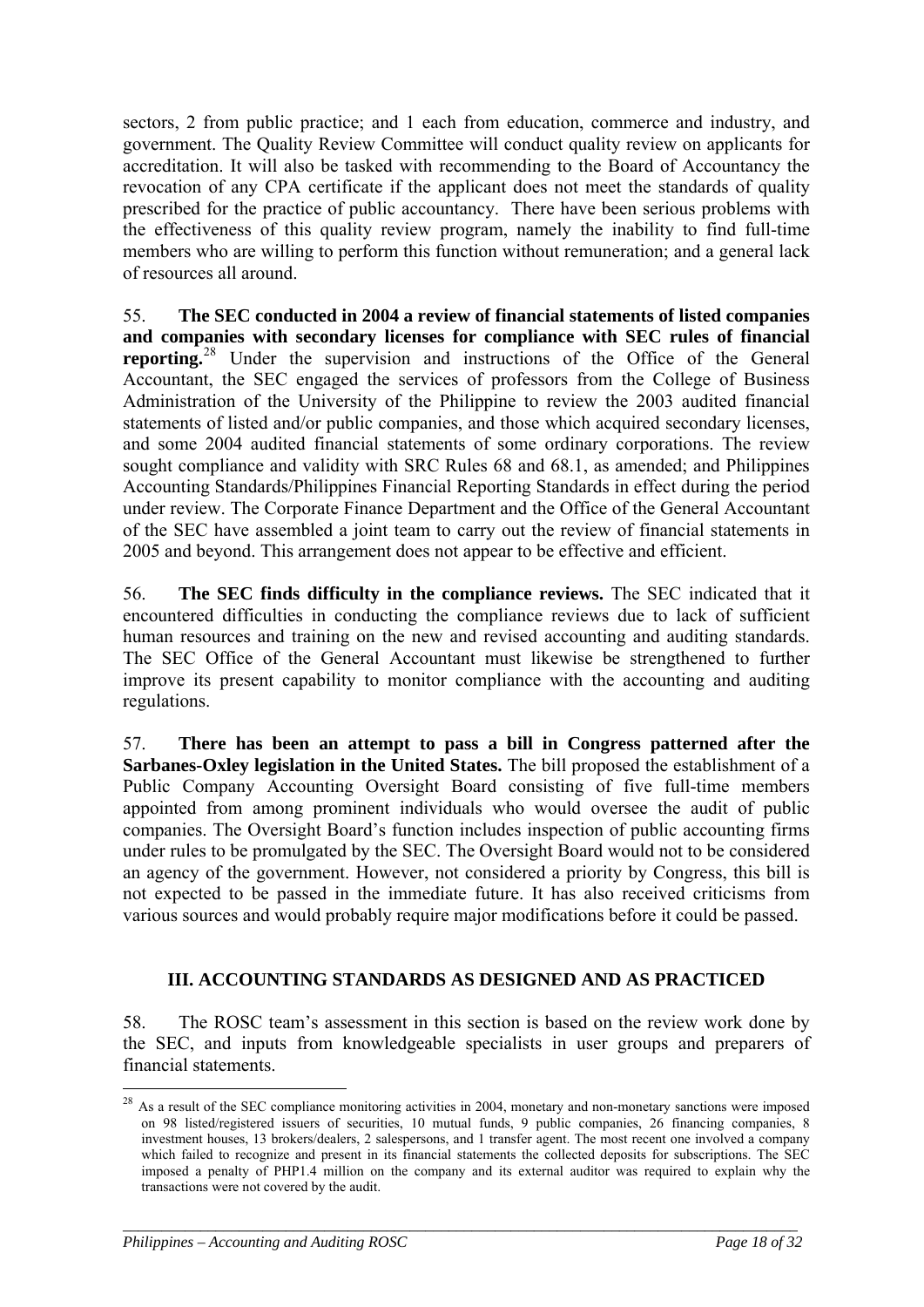59. **The SEC review findings show lack of complete or adequate disclosures required under SEC Rule 68 and 68.1 (see para 10) in the financial statements of some entities reviewed.** SEC's review of financial statements mainly aimed at determining the possible misstatement or misrepresentation, going-concern issues, probable liquidity problem, possibility of errors, and other warning signals which may guide the SEC in resolving whether or not to conduct on-site examination of the books of accounts and records of the subject company. Assessments were also made on disclosures made on the audited financial statement. These disclosure requirements should comply with Philippine GAAP and should be consistent with the non-financial information submitted to the SEC (SEC Form 17-A, SEC Form 17-Q). Following are some of the more repeated violations found by the SEC:  $29$ 

- Inadequate or lack of disclosure of significant accounting policies;
- Incomplete or lack of disclosure of related party transactions;
- Incomplete or lack of disclosure related to trade and other payables and accruals;
- No provision for retirement benefits/inadequate disclosure on retirement benefits;
- Incomplete or lack of disclosure related to segments;
- No or incomplete disclosures required by new standards, such as provisions and leases;
- Failure to present comparative statements; and
- Failure to submit consolidated financial statements.

60. **Discussions with preparers and users of financial statements revealed that they are aware of the new standards and areas that presented implementation problems.** Some problem areas that were identified in the implementation of the standards follow. These are expected to be addressed and resolved as the new standards are adopted in 2005:

- **IAS 19,** *Employee Benefits*. Entities that sponsor defined benefit plans need to obtain actuarial reports that are compliant with the IAS requirements. This entailed more discussion with actuaries on the IAS requirement on the computation of the defined benefit pension liability. Implementation issues also arose on the information required to be provided by the actuary; assumptions used, particularly the discount rate; the complex accounting, such as the "corridor approach" used for actuarial gains and losses; and extended disclosures required.
- **IAS 21,** *Effects of Changes in Foreign Exchange Rates*. Companies are required to determine their functional currency and measure their financial position and results of operations in that currency. The Bureau of Internal Revenue however still requires the computation of tax liabilities based on transactions measured in Philippine pesos, thus raising bookkeeping problems. The prohibition of capitalization of foreign exchange losses will require the write off of capitalized foreign exchange losses resulting in significant decreases in the assets and stockholders' equity of some companies. This would affect debtors with loan covenants related to net assets.

*\_\_\_\_\_\_\_\_\_\_\_\_\_\_\_\_\_\_\_\_\_\_\_\_\_\_\_\_\_\_\_\_\_\_\_\_\_\_\_\_\_\_\_\_\_\_\_\_\_\_\_\_\_\_\_\_\_\_\_\_\_\_\_\_\_\_\_\_\_\_\_\_\_\_\_\_\_\_\_\_\_\_\_\_\_\_\_* 

 $\overline{a}$ 

<span id="page-18-0"></span><sup>&</sup>lt;sup>29</sup> Summary of Findings, Review of the 2004 Financial Statements.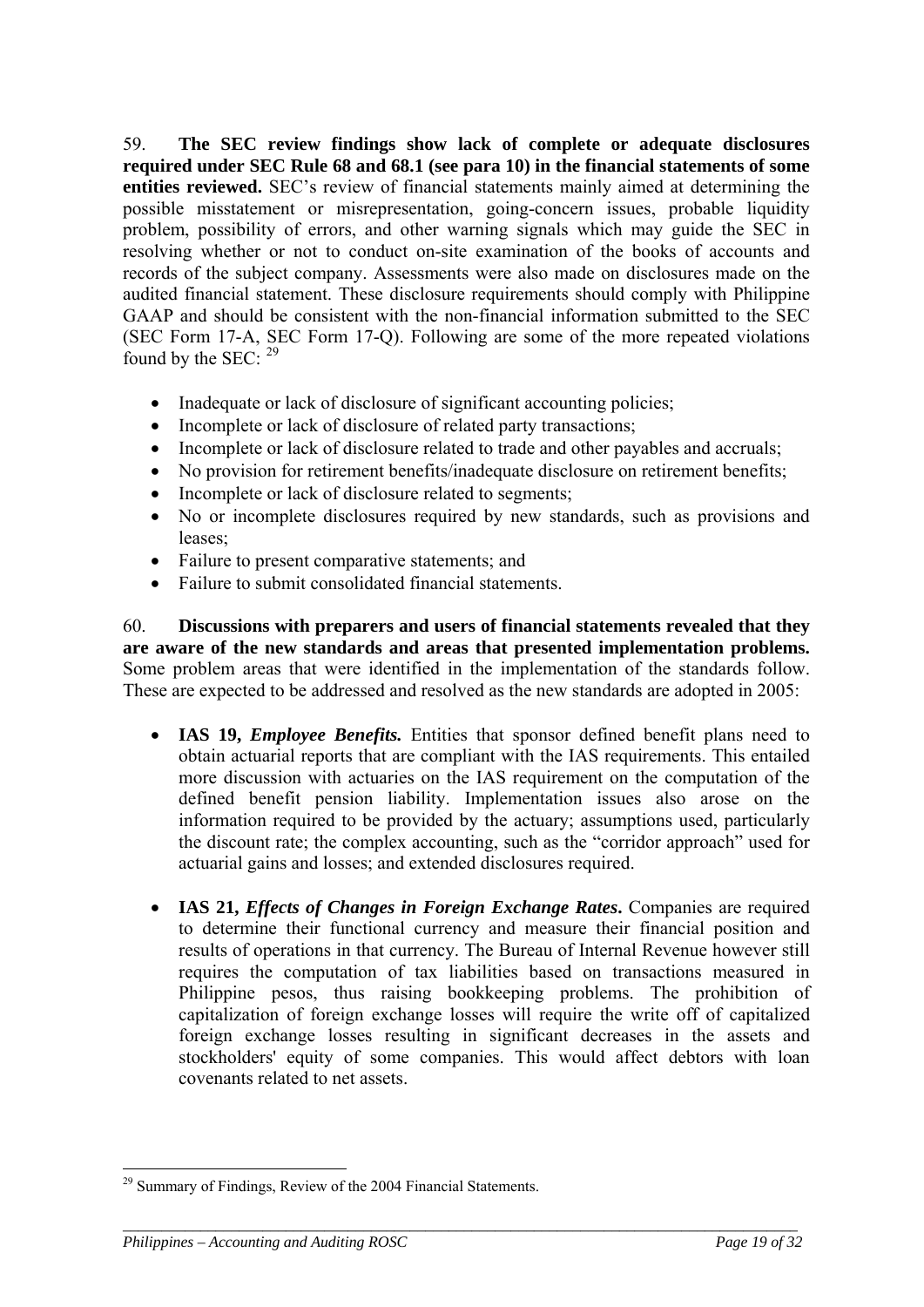- **IAS 27,** *Consolidated and Separate Financial Statements*. Investments in subsidiaries, associates, and jointly controlled entities are now required to be valued either at cost or at fair value in accordance with IAS 39 in the separate or legal entity financial statements of a parent company. The net income and stockholders' equity in the separate statements could now differ from the amounts shown in the consolidated financial statements. The carrying amount of both investments and total stockholders' equity will be also be reduced by an amount representing the undistributed earning of the subsidiaries, associates, or jointly controlled entities which were previously included in these accounts under the equity method.
- **IAS 32,** *Financial Instruments, Disclosure and Presentation*. Companies with mandatory redeemable preferred stock, which are issued by some Philippine companies, would now classify these as debt and not equity. This would result in changes in the debt to equity ratio and may pose problems in compliance with debt covenants.
- **IAS 39,** *Financial Instruments: Recognition and Measurement.* The use of fair value in accounting for financial instruments could result in volatile earnings. Issues are also being raised relating to the complex accounting for derivatives, fair valuation techniques, required systems changes, and extensive disclosures. Banks, for example, now need to use the effective interest rate method in determining the loan loss provisions.
- **IAS 16,** *Property, Plant, and Equipment.* Companies that opt to follow the revaluation model need to identify items of property, plant, and equipment whose fair values can be reliably measured usually through market-based appraisal by professionally qualified valuers. This entailed more discussion with appraisers or valuers to ensure that their appraisal measurements are in accordance with the fair value measured under IAS 16.

## **IV. AUDITING STANDARDS AS DESIGNED AND AS PRACTICED**

61. The ROSC team assessment in this section is based on discussions with representatives from about 20 audit firms, both large and small, as to their observance of the international accounting standards. There was a consensus among the group regarding the following issues:

- Switching from US-based auditing standards (which the profession has been accustomed to applying) to the International Standards on Auditing (ISA) would not be difficult as the group felt that there was not much difference in their substance.
- The audit quality among firms of different sizes was uneven.
- Many audit firms find it difficult to charge adequate fees and therefore are not able to give necessary level of effort. As a result proper procedures may not be followed, and this hinders application of some standards, including (a) quality control standards (lack of training and supervision over assistants on the job, and second partner review is almost not present); and (b) documentation standards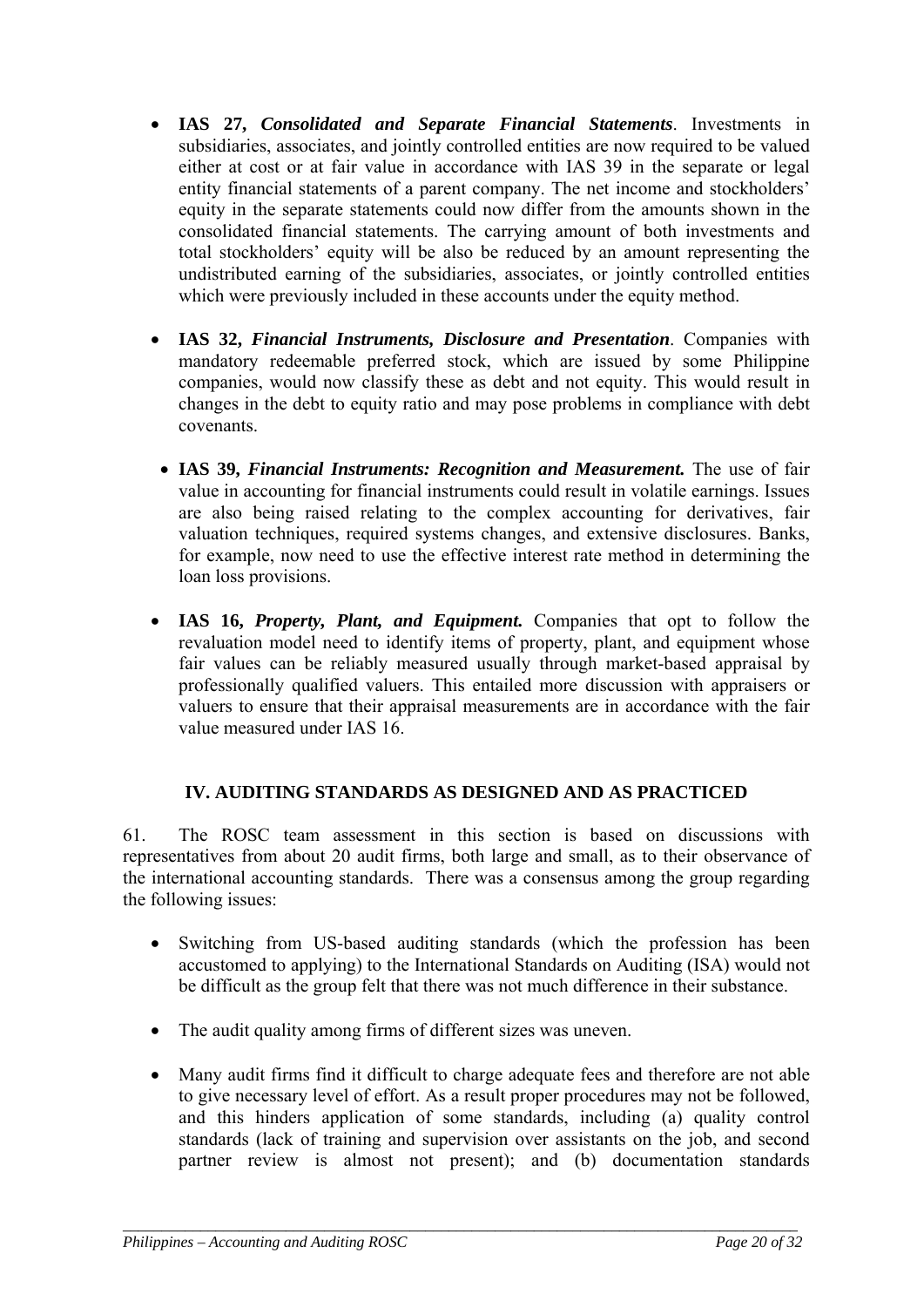(management representations would be relied on particularly for fair values, impairment of assets, related party transactions and contingent liabilities).

- Reliance is placed on the work of other experts, such as property valuers and actuaries, without assessing the adequacy and the expert's competence and objectivity.
- Audit opinions may not be suitably qualified by not applying professional competence and due care.
- The participants all agreed that the review of the quality of the work of audit firms was a natural next step after accreditation by the Board of Accountancy, SEC, BSP and Insurance Commission was already instituted, and the SEC already embarked on reviewing some of the financial statements filed with them. There was a consensus that quality review programs should be tailored to suit those audit firms that audited large companies, and audit firms that did work for only small companies.

### **V. PERCEPTION OF THE QUALITY OF FINANCIAL REPORTING**

62. There was general knowledge among stakeholders that Philippine accounting standards were migrating in a systematic manner to the international standards, and that in year 2005 the international standards would be fully adopted in the country. The regulators were pushing for the adoption of international standards. The standard setters set the program and implemented the migration. During the migration, the auditors geared up for the change to international standards by providing training to their partners and staff. The preparers and many users were being briefed about the change and their effects by their auditors.

63. Stakeholders recognized that there was unevenness in the quality of audits between the large and small auditing firms, but they were quite happy with the feeling that at least the larger firms would be able to cope and help their clients convert to the international standards. The stakeholders were in agreement that strengthening enforcement mechanisms would further improve the quality of corporate financial reporting. The idea of classifying audit firms into two or three tiers and applying different levels or quality control procedures to each tier was an acceptable mechanism to address the existing unevenness in quality among audit firms.

### **VI. POLICY RECOMMENDATIONS**

64. The policy recommendations have emerged after taking note of the improvements in the accounting and auditing scene since the last ROSC A&A assessment made in 2001, and valuable inputs from country stakeholders. These improvements are summarized below and classified as (a) substantially complete and (b) still requiring substantial effort to complete:

*\_\_\_\_\_\_\_\_\_\_\_\_\_\_\_\_\_\_\_\_\_\_\_\_\_\_\_\_\_\_\_\_\_\_\_\_\_\_\_\_\_\_\_\_\_\_\_\_\_\_\_\_\_\_\_\_\_\_\_\_\_\_\_\_\_\_\_\_\_\_\_\_\_\_\_\_\_\_\_\_\_\_\_\_\_\_\_* 

#### *Improvements that are substantially complete*

a) The Accountancy Act of 2004 and its implementing regulations, as amended now provide that all CPAs must be members of an accredited professional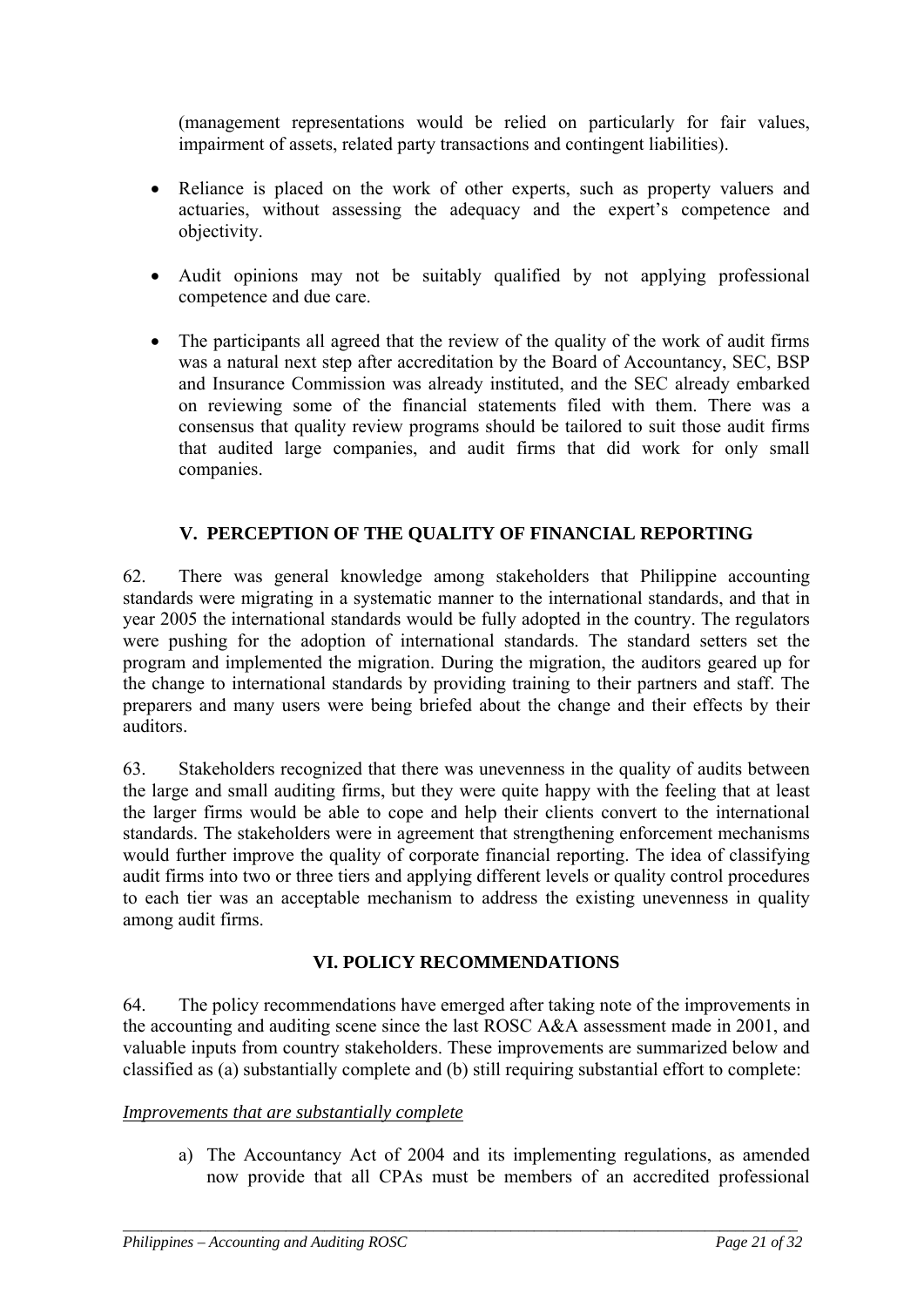organization (see para 22). The Act imposed a three-year experience requirement before a new CPA could practice public accountancy.

- b) The Philippine Institute of Certified Public Accountants (PICPA) continues to be the accredited professional organization. It has taken on board an executive director and is implementing a plan to have at least a majority of CPAs in the country as members (see para 22).
- c) The international standards for both accounting and auditing have all been substantially adopted by 2005 (see paras 44 and 51). This also includes the IFAC-issued requirements on professional ethics which was adopted in 2004 (see para 29).
- d) Regulators have instituted their respective programs to accredit auditors and audit firms that could audit companies under their supervision (see paras 25–28). The SEC has taken on board a General Accountant and also started to review financial statements of companies filing financial statements with them for compliance with the required accounting and disclosure rules.
- e) The accounting and auditing standards-setters have been legally constituted and will take over the functions of the present Accounting Standards Council and Auditing Standards and Practices Council (see paras 42 and 50)

### *Improvements that still require substantial effort to complete:*

- a) The Accountancy Act 2004 required continuing professional education and the creation of a CPE Council. PICPA was designated to create a CPE Council to take charge of the establishment of CPE requirements (see paras 21 and 23).
- b) The Board of Accountancy is mandated by law to supervise the profession and provide oversight on the quality of audits (see para 21). PICPA has likewise created a Quality Control Board (see para 24).

As the recommendations try to improve and build on the efforts that are already being made to improve the corporate accounting regime in the Philippines, the policy recommendations will principally cover those improvements that still require a substantial effort to complete – i.e., (a) monitoring and enforcement mechanism for quality control review and (b) education and training matters.

65. **Monitoring and enforcement mechanism for quality control review.** Highquality financial reporting depends not only on having appropriate accounting and auditing standards, but also on having a proper monitoring and enforcement mechanism. There are three links in the enforcement chain:

• Top management needs to make necessary arrangements for ensuring that corporate financial statements are prepared in compliance with the applicable accounting and financial reporting requirements.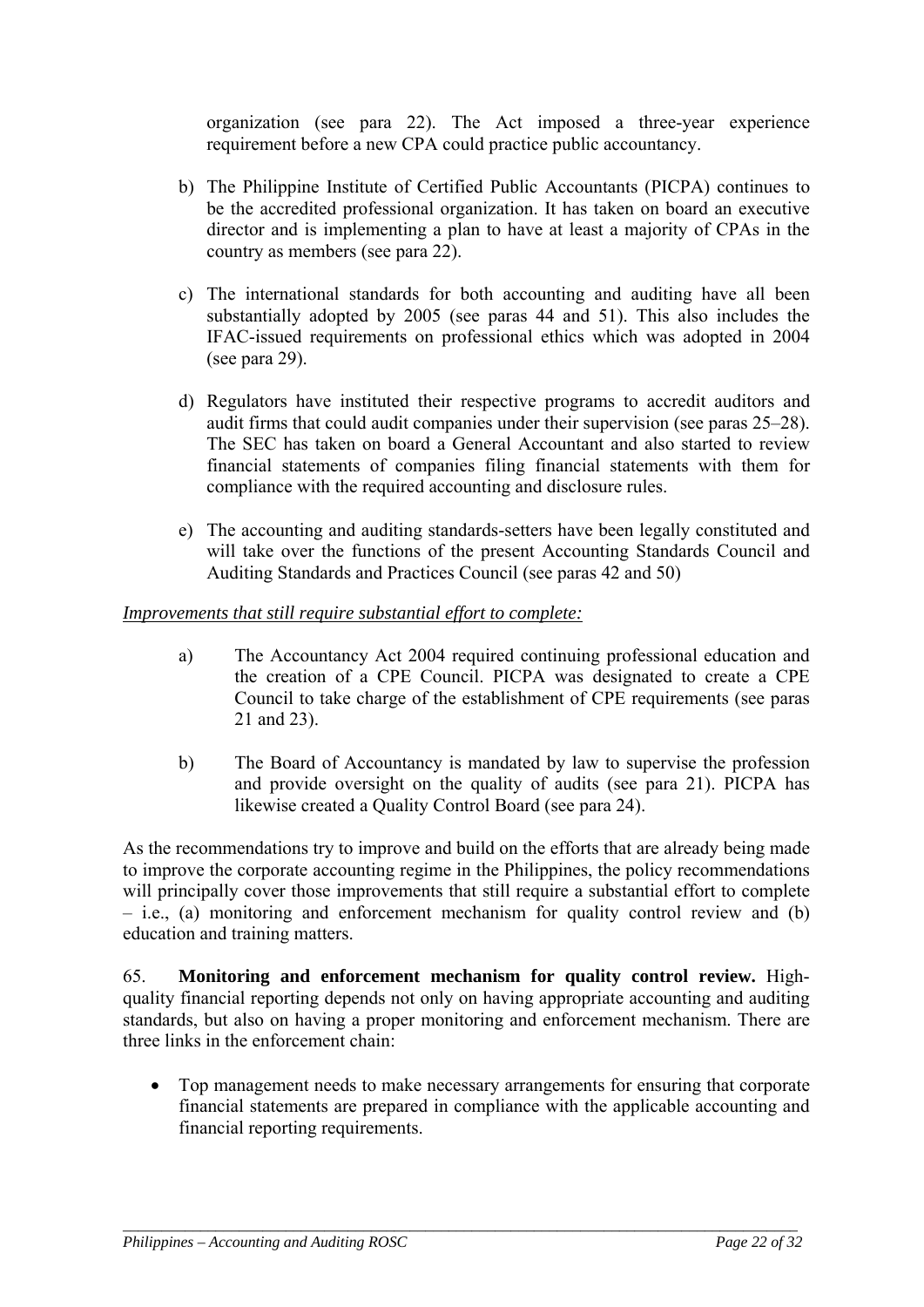- Auditors need to be independent and competent for ensuring that auditing is conducted in compliance with the applicable auditing standards, and to determine the extent which the preparers of financial statements have complied with the applicable accounting and reporting standards.
- Regulators need to protect public interest through monitoring and enforcement activities aimed at preventing noncompliance with accounting and auditing requirements.

66. Many stakeholders are involved in the enforcement of quality control measures. The SEC, BSP and the Insurance Commission have shown interest by requiring accreditation of auditors. The SEC has also embarked on reviewing financial statement submitted for compliance. The Board of Accountancy is mandated by law to supervise the accounting profession and provide quality control oversight on audits PICPA has created its Quality Control Board to handle a similar function for which it is obligated to perform to meet its IFAC-membership requirements.

67. With resources being scarce, there is a need to coordinate the activities of the stakeholders involved in enforcement of quality reviews to avoid duplication of efforts and costs. Our recommendations on the monitoring and enforcement of quality control are as follows:

- *Establish an oversight body to coordinate the quality control programs of the various stakeholders (SEC, BSP, Insurance Commission, and BOA) and provide appropriate transparency in carrying out the quality control function.* The oversight body would establish the objectives and policies such as the companies to be covered by quality control review and the nature and extent of work to be done. In the absence of legislation in the short to mid-term, the public oversight body could be created by means of a Memorandum of Agreement between the parties concerned. After a few years, legislative measures should be taken with the benefit of experience. The composition, functions, and powers of the proposed arrangement need to focus on protecting public interest. In developing such an arrangement, lessons/principles could be drawn from similar arrangements in other countries. Appendix A includes summaries of the United Kingdom's Financial Reporting Council (FRC), Australia's Financial Reporting Council, and the United States' Public Accounting Oversight Board (PCOAB) as examples of evolving regulatory structures.
- *Set up quality control review teams of full time qualified professionals who report directly to the oversight body.* The quality control review teams will be part of and perform functions and procedures prescribed by the oversight body. The SEC and PICPA will receive necessary information from the unified quality control arrangement, and will not need to build their own control teams.
- *The oversight body should be able to recruit qualified personnel with commensurate compensation.* We recommend that appropriate arrangements should be put in place for insulating the oversight body from interference by the practicing members of accountancy profession as-well-as other vested interest groups. Arrangements will need to be made so that the specialists who will carry out monitoring and enforcement activities on behalf of the oversight body, can be paid compensation according to market rate and commensurate to skills required for quality control work.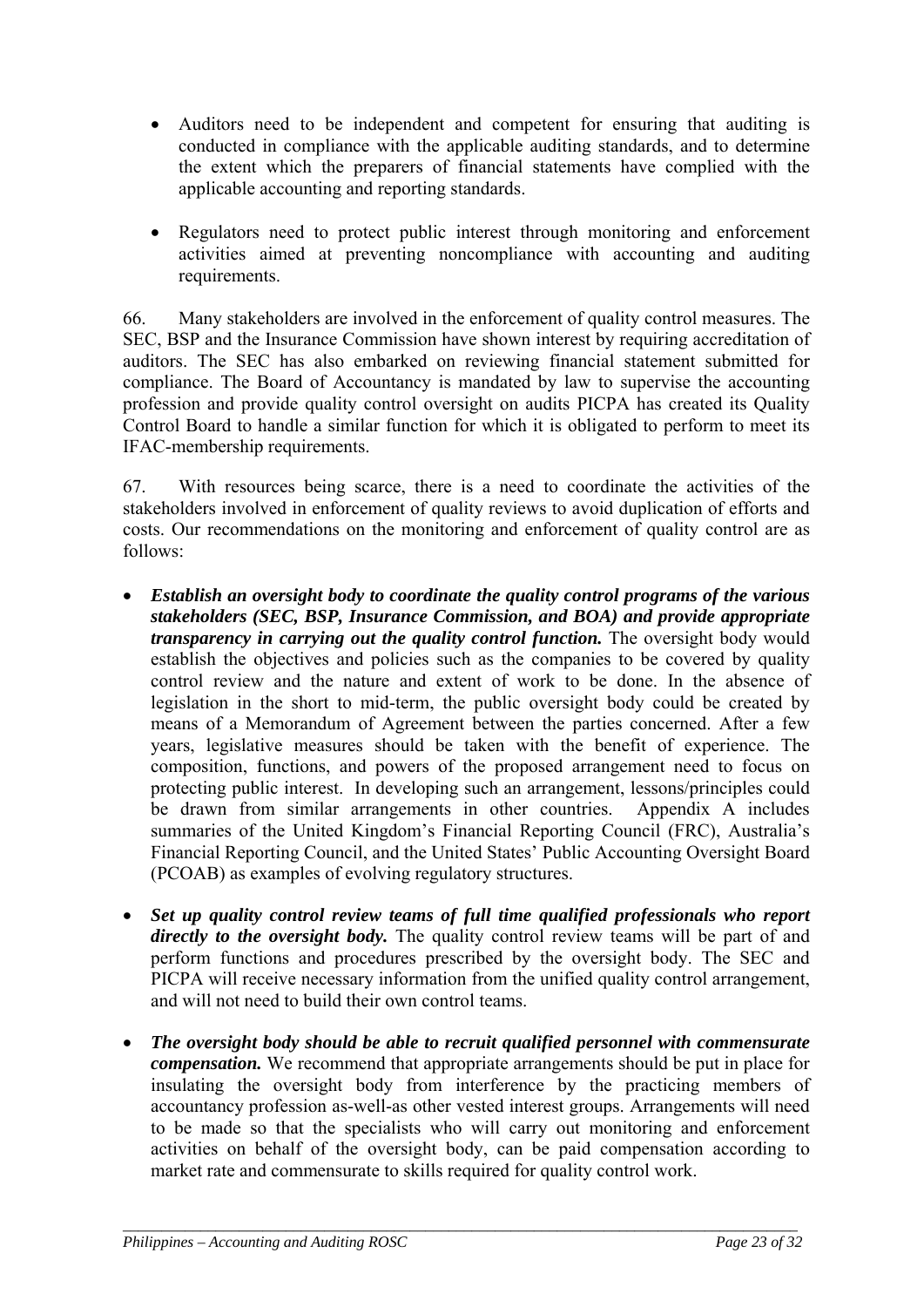Funding for the oversight body would have to be shared by the various stakeholders. This is a matter that requires coordination by the stakeholders.

• *Design quality control procedures appropriate to audit firms to be reviewed.* No one would dispute that the extent of quality control work on an audit of a listed company should not be as extensive as for the audit of a small or medium size company. The quality control oversight body would need to classify audit firms into types or divisions taking into account such factors as the size or public interest accountability of their clients. The quality control oversight body would also decide on the nature and extent of quality control procedures that would be applied for each division or classification of audit firms.

68. **Education and training matters.** Our recommendations on education and training matters are addressed to various stakeholders as follows:

- *Preparers.* Directors of public interest entities should be made aware of their responsibilities with regard to financial reporting; and corporate accountants should get training in preparing IFRS/IAS-based financial statements.
- *Regulators.* Staffs of various regulatory agencies could better enforce accounting standards by receiving IFRS/IAS theoretical and practical training.
- **Tax officials**. As IFRS/IAS net income is the starting point of the accounting and tax reconciliation, tax personnel should have a sound understanding of IFRS/IAS Tax assessors at the Board of Revenue need to build their capacity in order to properly handle corporate tax payers who prepare and present financial statements in accordance with the modern financial reporting requirements.
- *Auditors*. Auditors of all public interest entities need to receive practical training to help them to audit the IFRS/IAS-based financial statements, and to comply with ISA.
- *Academe*. Global developments in accounting and auditing must be reflected in the CPA training and examination arrangements on a timely basis.
- *BOA examiners.* The professional qualification examinations should test candidates' knowledge about the practical aspects of professional ethics.
- *Trainee accountants.* Practical experience leading to qualification as a professional accountant should be conducted under the direction of a mentor who is an experienced CPA. The mentor should have sufficient knowledge and experience with practical aspects of all the applicable standards and codes. The practical experience environment also needs to be assessed and approved (reviewing the nature and scope of practical experience and training arrangements of employers to ensure trainees are receiving practical exposure to core areas and proper direction and supervision). The Board of Accountancy should make necessary arrangements for monitoring and approving authorized practical training providers. In addition, the Board of Accountancy should provide detailed written guidance to employers, mentors, and trainees regarding the program of practical experience. It is worth mentioning that license to conduct statutory audit should not be issued to anyone without practical audit training under supervision of a qualified audit training provider.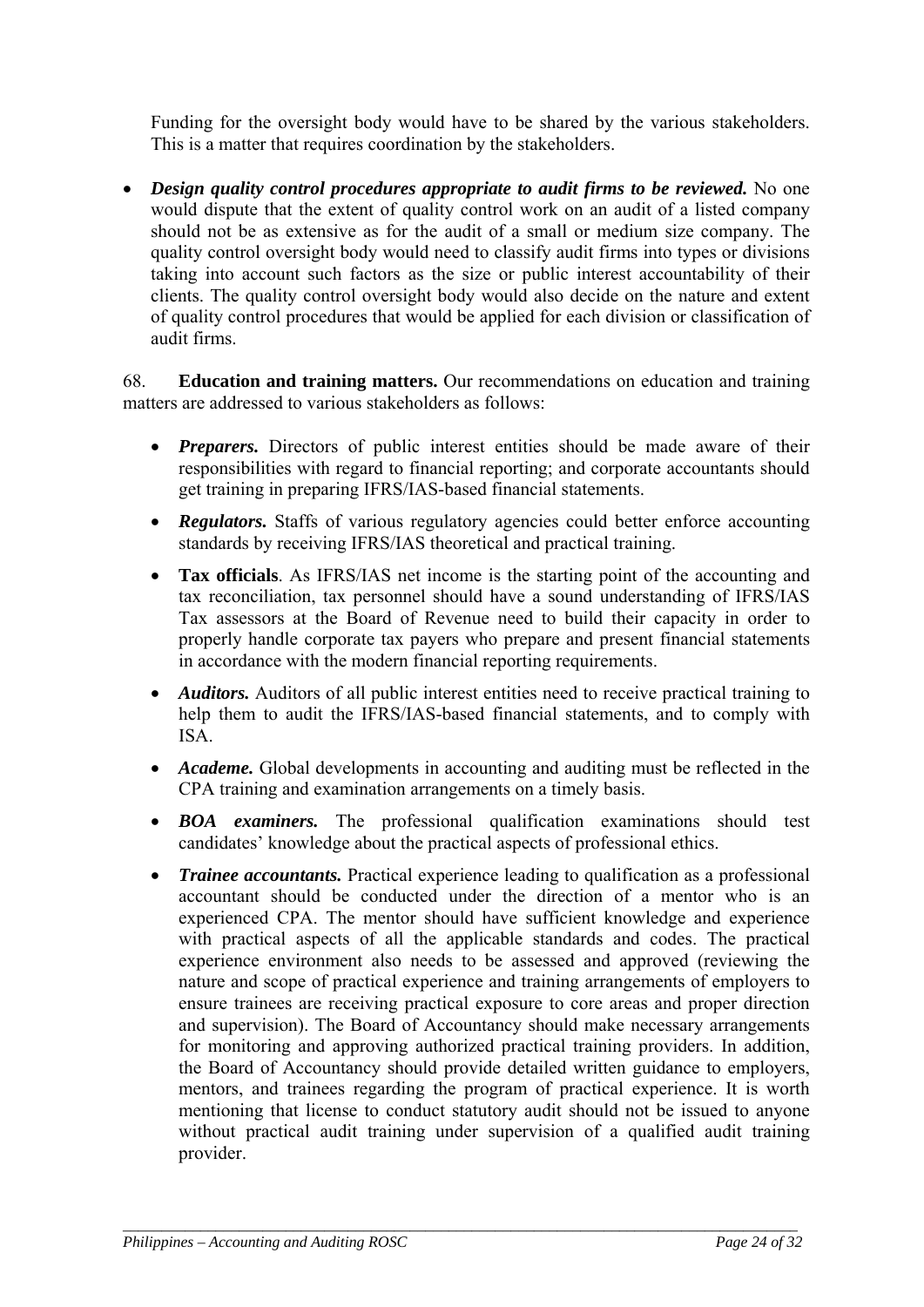• *PICPA*. PICPA, as a CPE provider (see para 39) and as the body designated to create a CPE Council (see para 23), should build up a core of full time professionals who will handle its CPE activities, rather than rely on volunteer efforts (see para 70).

## **Other Recommendations**

69. **Rationalize audit requirements for small companies.** The present thresholds that require submission of audited financial statements were set many years ago and are no longer realistic. The SEC threshold is paid up capital of P50,000 (approximately US\$977) and the Bureau of Internal Revenue threshold is gross quarterly sales of P150,000 (approximately US\$2,930). As a result of low thresholds, the system by itself encourages below-standard audits. Recent auditing pronouncements now provide guidance on other types of services that may be performed by a CPA, such as compilation services and review services. While it is understandable that regulatory authorities would want to obtain assurance on financial statements reported by companies, lower levels of service, such as compilation and review services, may be adequate for companies close to the present thresholds. The profession should work with the SEC and the Bureau of Internal Revenue to review the reportorial requirements of these agencies, consider recent auditing pronouncements and work for a change in the law or regulations toward increasing the thresholds for filing of financial statements and a change in the nature of CPA services that may be rendered for such small entities.

70. **Rationalize PICPA's membership fee structure.** In addition to strengthening its institutional capacity for mandated activities, PICPA should determine the full cost of rendering its mandated services to its members. It should stop relying on volunteer efforts and hire full time personnel and build a core of full time professionals to handle its mandated activities for CPE and quality control instead of relying on part-time volunteers. Since this would result in additional costs, PICPA should increase its present US\$20 annual dues, which seems quite low, and align its fee structure with those of other professional bodies in neighboring countries.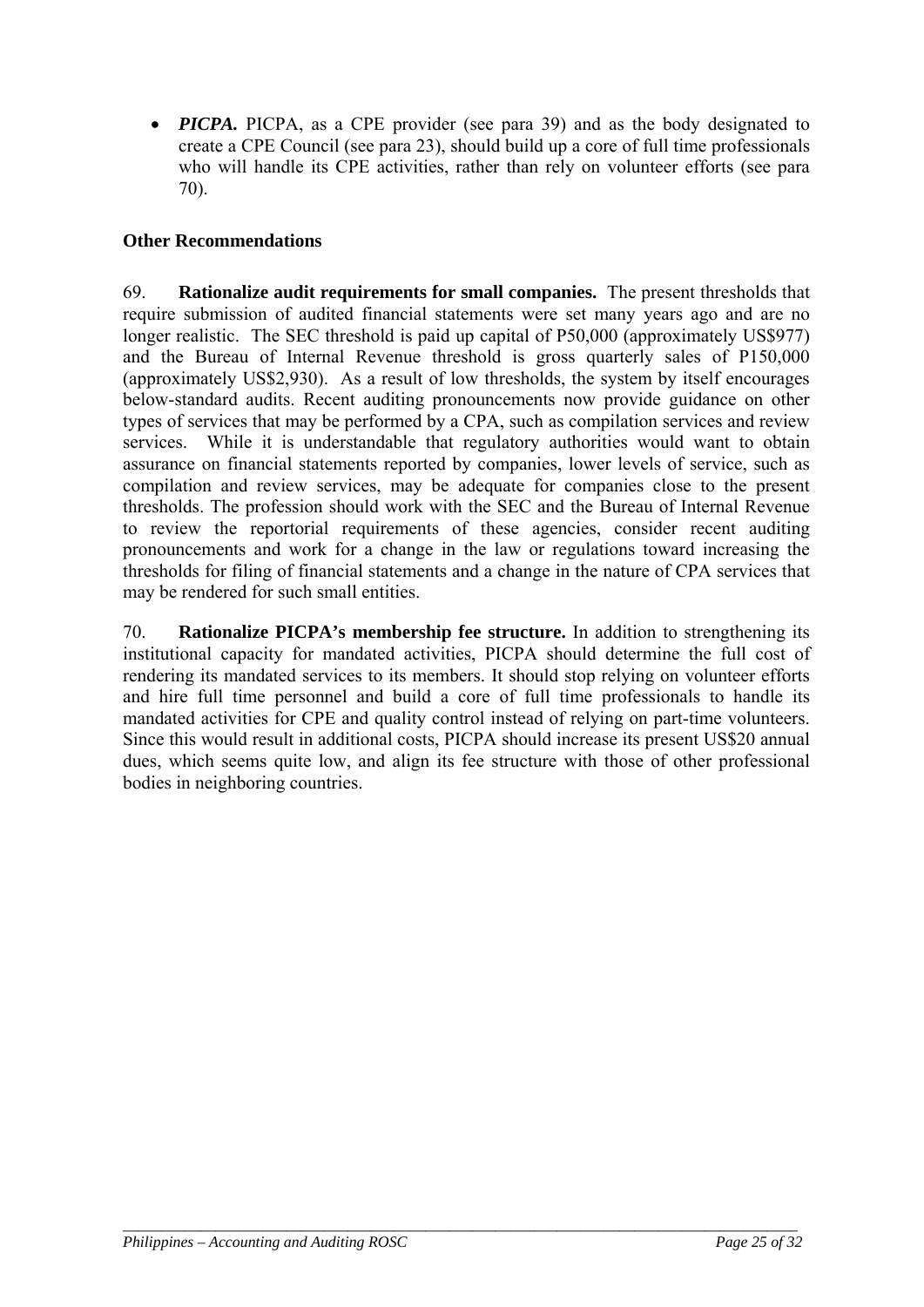#### **APPENDIX A INTERNATIONAL DEVELOPMENTS IN REGULATORY FRAMEWORK OF ACCOUNTING AND AUDITING**

This note describes salient features of regulatory structures in three countries, for example. For more details, refer to (a) www.frc.org.uk for the United Kingdom's Financial Reporting Council, (b) www.frc.gov.au for Australia's Financial Reporting Council, and (c) www.pcaobus.org for the United States' Public Company Accounting Oversight Board.

#### **1. UNITED KINGDOM: THE FINANCIAL REPORTING COUNCIL (FRC)**

The Financial Reporting Council (FRC) of the UK is a unified, independent regulator which (a) sets, monitors and enforces accounting and auditing standards, (b) oversees the regulatory activities of the professional accountancy bodies, (c) regulates audit; and (d) promotes high standards of corporate governance. It was initially established in 1990 and the mandate was expanded in 2003. It has five subsidiary boards with a Management Board that co-ordinates the key policy and resource issues of the organization. The FRC is the parent of all the subsidiary boards, all of which are established as companies limited by guarantees.



The Council is headed by a chief executive and comprises of a chairman, a deputy chairman (both of whom are directors of FRC limited) and three additional directors (each representing a community of stakeholders, namely Confederation of British Industry (CBI), consultative committee of the Accountancy Bodies (CCAB) and, a representative of the investor community). The Council determines the strategic direction of the organization, oversees the delivery by each subsidiary Board of its functions, reviews and amends the combined code as necessary to secure and maintain observance of high standards of corporate governance; and manage the broad strategic relationship with key players domestically and internationally. The FRC and its subsidiaries are currently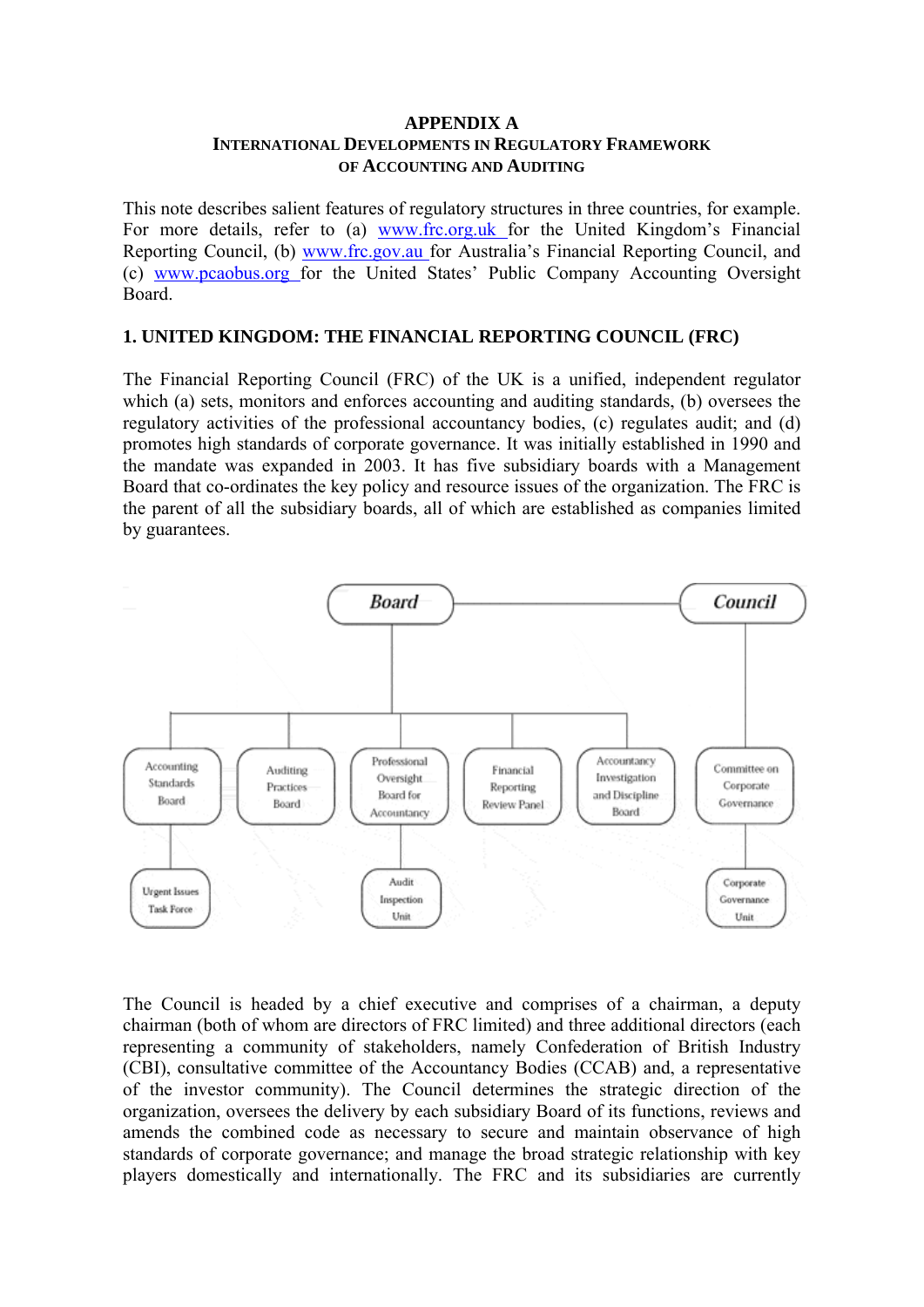supported and funded jointly $30$  by the accountancy profession (through the Consultative Committee of the Accountancy Bodies [CCAB]), business (through a levy collected by the FSA) and the Government.

#### **The Accounting Standards Board (ASB)**

The role of the Accounting Standards Board (ASB) is to issue accounting standards under the Companies Act 1985, which took over the task of setting accounting standards from the Accounting Standards Committee (ASC) in 1990. The ASB has up to ten Board members, of whom two (the Chairman and the Technical Director) are full-time, and the remainders, who represent a variety of interests, are part-time. Under the ASB's constitution, votes of seven Board members (six when there are fewer than ten members) are required for any decision to adopt, revise or withdraw an accounting standard. Board members are appointed by a Nominations Committee comprising the chairman and fellow directors of the Financial Reporting Council (FRC).

#### **The Auditing Practices Board (APB)**

The new Auditing Practices Board (APB) was established in April 2002 which a APB which had been in place since 1991. The APB establishes standards of auditing, meets the developing needs of users of financial information; and ensures public confidence in the auditing process.

### **The Public Oversight Board for Accountancy (POBA)**

The POBA provides (a) independent oversight of the regulation of the auditing profession by the recognized supervisory and qualifying bodies; (b) monitoring of the quality of the auditing function in relation to economically significant entities; and (c) independent oversight of the regulation of the accountancy profession by the professional accountancy bodies.

*Audit Inspection Unit***.** The POBA includes an Audit Inspection Unit (AIU), which in the initial year (2004-05) is focusing on the audits of the FTSE 350 companies and the Big 4 firms of auditors, which audit 97% of those companies. Coverage will be extended over the following two years to other public interest entities, including listed companies with a minimum market capitalization of  $£100$  million, major charities, major pension funds, mutual organizations and other public interest entities over the following two years. A sample of audits will be subject to review in any one year, the selection of audits will, in part be on a risk basis, and to provide coverage across the audit firms. The Professional Bodies own monitoring units will continue to be responsible for monitoring audits not falling within the scope of the AIU. The AIU will be supported by a Panel of very senior individuals with experience of audit who will be available to provide advice on inspections, and particularly on issues involving professional judgment. The AIU will present their reports with recommendations for action to the Audit Registration Committees (ARCs) of the accountancy bodies, who will then exercise their existing functions: taking appropriate regulatory action and/or referring the matter to the bodies' disciplinary procedures for action. The POBA will monitor the response of the Audit Registration Committees to AIU reports to ensure itself that appropriate action is being taken. In addition, the AIU can inform the AIDB if it identifies concerns, which might lead to disciplinary action. The AIU can also inform the FRRP of concerns it has with the

*\_\_\_\_\_\_\_\_\_\_\_\_\_\_\_\_\_\_\_\_\_\_\_\_\_\_\_\_\_\_\_\_\_\_\_\_\_\_\_\_\_\_\_\_\_\_\_\_\_\_\_\_\_\_\_\_\_\_\_\_\_\_\_\_\_\_\_\_\_\_\_\_\_\_\_\_\_\_\_\_\_\_\_\_\_\_\_* 

 $\overline{a}$ 

<span id="page-26-0"></span><sup>&</sup>lt;sup>30</sup> The FRC has one-third government funding, one-third funding from the CCAB and the balance from listing companies and the banking and investment sector. Previously, the Accountancy Foundation had been funded solely by the CCAB, which was considered to risk the independence of the organization.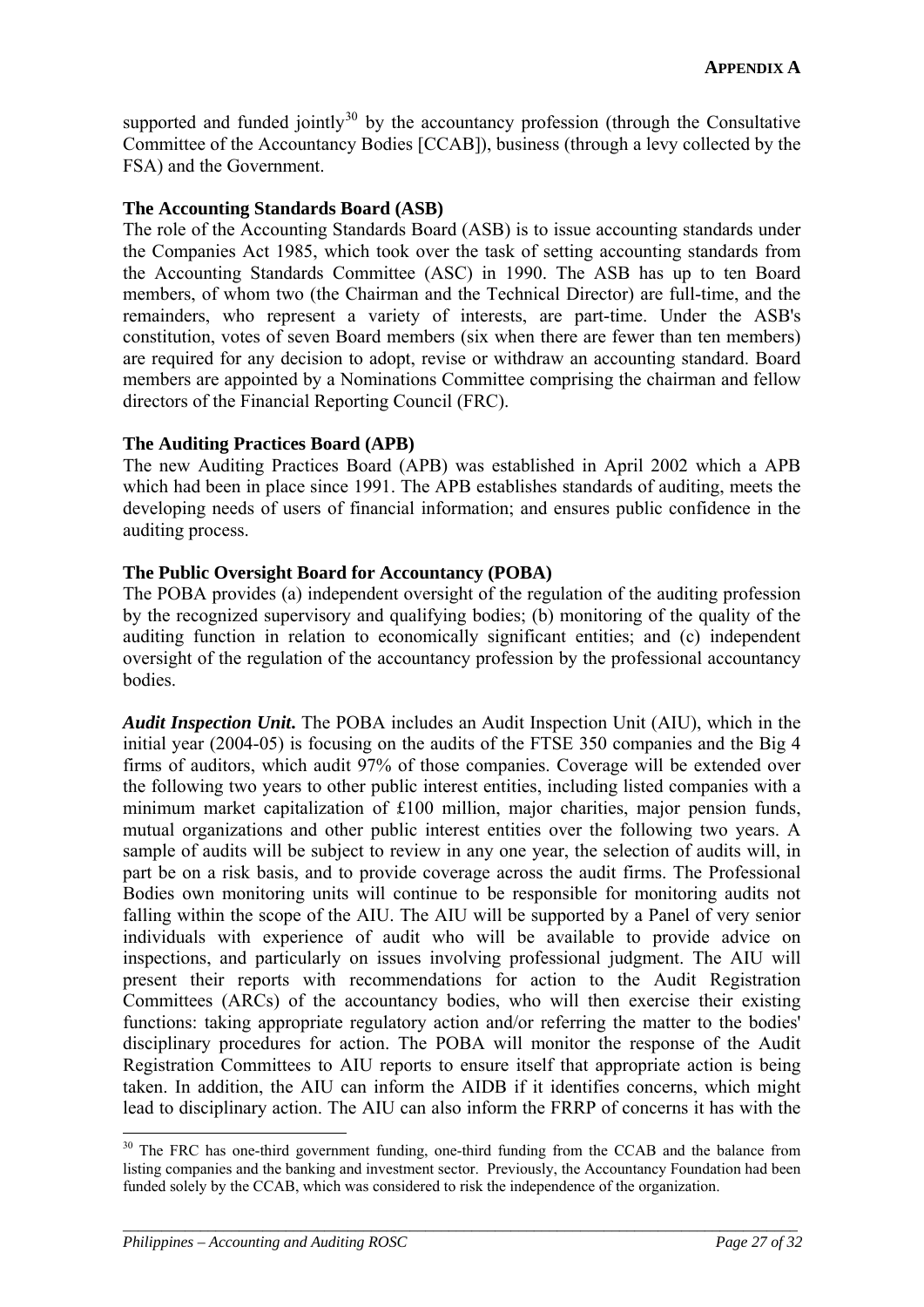audits of individual companies, so that the FRRP may take appropriate action in relation to the company accounts.

### **The Financial Reporting Review Panel (FRRP)**

The FRRP (commonly referred to as "the Panel") considers whether the annual accounts of public companies and large private companies comply with the requirements of the Companies Act 1985 including applicable accounting standards. The Panel can ask directors to explain apparent departures from the accounting requirements. If the Panel is not satisfied by the directors' explanations it aims to persuade them to adopt a more appropriate accounting treatment. The directors may then voluntarily withdraw their accounts and replace them with revised accounts that correct the matters in error. Depending on the circumstances, the Panel may accept another form of remedial actionfor example, correction of the comparative figures in the next set of annual financial statements. Failing voluntary correction, the Panel can exercise its powers to secure the necessary revision of the original accounts through a court order.

### **The Accountancy Investigation and Discipline Board (AIDB)**

The AIDB is the independent investigative and disciplinary body for accountants in the UK. It has up to eight members and is responsible for operating and administering an independent disciplinary scheme ('the scheme') covering members of professional accountancy bodies under its purview. The AIDB deals with cases which raise or appear to raise important issues affecting the public interest in the UK and which need to be investigated to determine whether or not there has been any misconduct by an accountant or accountancy firm. The Scheme and Regulations contain the detailed rules setting out how cases are dealt with by the AIDB. In the first instance, complaints about accountants or accountancy firms would be made to the accountancy body of which the accountant or the firm is a member. Matters which raise serious issues affecting the public interest will be referred to the AIDB by the accountants' professional bodies. The AIDB will then decide whether to investigate the matter, in which case it will be referred to an Executive Counsel. The AIDB may also decide of its own accord to investigate a matter without it having been referred to it by one of the accountants' professional bodies. The Executive Counsel will conduct the investigation and decide whether or not any accountant or accountancy firm should be subject to disciplinary proceedings. If disciplinary proceedings are to be commenced, the Executive Counsel will file a complaint with the AIDB and the AIDB will appoint a Disciplinary Tribunal to hear the case.

## **2. AUSTRALIA: THE FINANCIAL REPORTING COUNCIL**

The Financial Reporting Council (FRC) is a statutory body under the *Australian Securities and Investments Commission Act 2001* (ASIC Act), as amended by the Corporate Law Economic Reform Program (Audit Reform and Corporate Disclosure) Act 2004. The FRC is responsible for providing broad oversight of the process for setting accounting and auditing standards as well as monitoring the effectiveness of auditor independence requirements in Australia and giving the Minister reports and advice on these matters.

Specific accounting and auditing standard setting functions for which the FRC is responsible include (a) appointing the members of the Australian Accounting Standards Board (AASB) and Australian Auditing Standards Board (AuASB), (b) determining,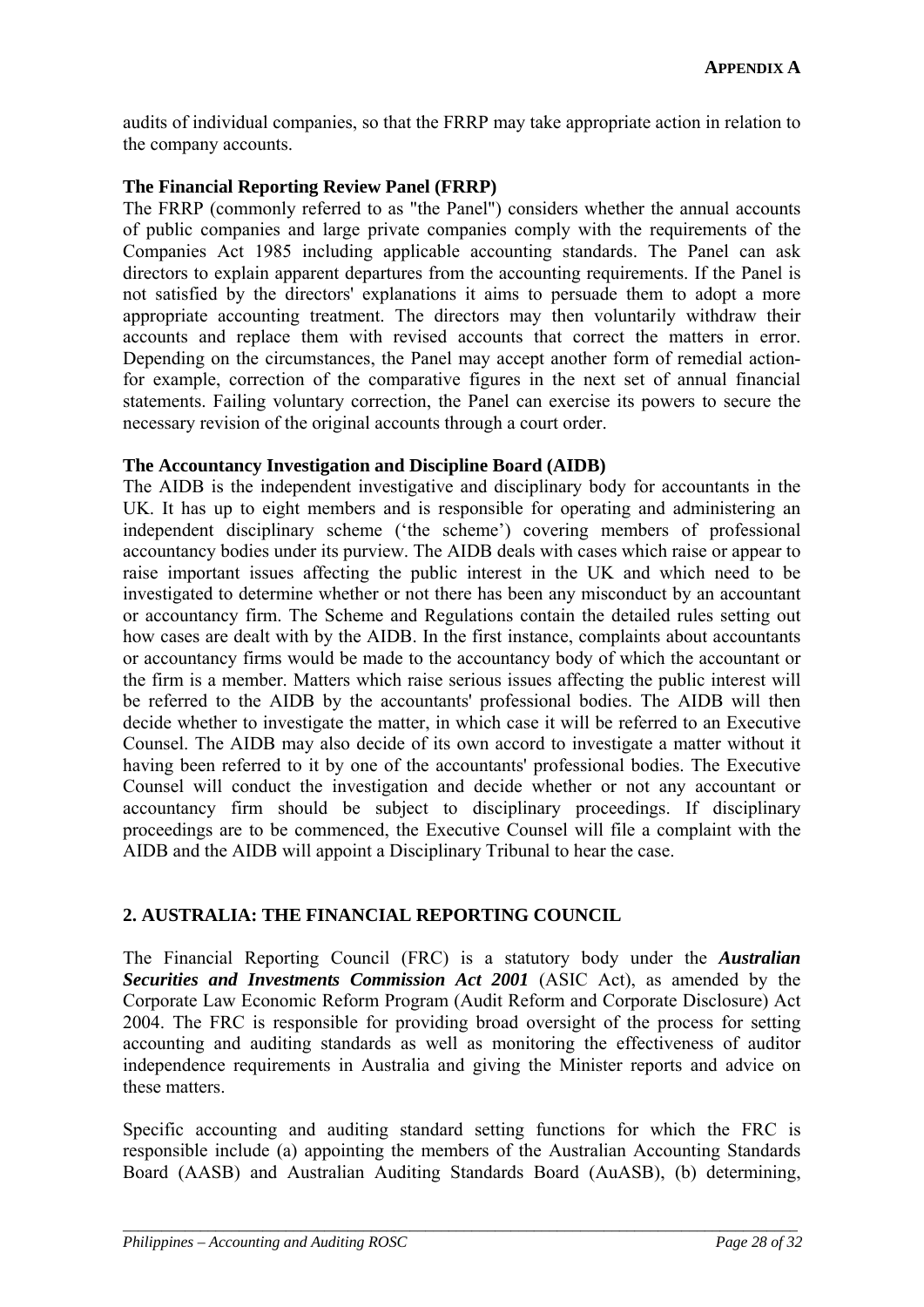approving and monitoring the  $AASB$ 's and  $AUASB$ 's priorities  $\&$  business plans, (c) giving the AASB and AUASB directions, advice or feedback on matters of general policy and on the AASB's and AUASB's procedures, (d) monitoring the development of international accounting and auditing standards and the accounting and auditing standards that apply in major international financial centers, (e) promoting the continued adoption of international best practice accounting and auditing standards in the Australian accounting and auditing standard setting processes, (f) monitoring [(i) the operation of accounting and auditing standards to assess their continued relevance and their effectiveness in achieving their objectives in respect of both the private and public sectors of the Australian economy; (ii) the effectiveness of the consultative arrangements used by the AASB and AUASB; and (iii) seeking contributions towards the costs of the Australian accounting and auditing standard setting processes].

Specific auditor independence functions for which the FRC is responsible include (a) monitoring and assessing the nature and overall adequacy of (i) the systems and processes used by Australian auditors to ensure compliance with auditor independence requirements; (ii) the systems and processes used by professional accounting bodies for planning and performing quality assurance reviews of audit work undertaken by Australian auditors to the extent to which those reviews relate to auditor independence requirements; (iii) the action that Australian auditors who have been subject to such quality assurance reviews have taken in response to the reports prepared as a result of those reviews; (iv) the action taken by professional accounting bodies to ensure that Australian auditors who have been subject to such quality assurance reviews respond appropriately to the reports prepared as a result of those reviews; and (v) the investigation and disciplinary procedures of professional accounting bodies as those procedures apply to Australian auditors, (b) monitoring the overall compliance by companies, registered schemes and disclosing entities with the audit-related disclosure requirements of the Corporations Act and the accounting and auditing standards, (c) giving the Minister and the professional accounting bodies reports and advice on the above matters, (d) monitoring international developments in auditor independence, assessing the adequacy of the Australian auditor independence requirements in the light of those developments and giving the Minister, and professional accounting bodies, reports and advice on any additional measures needed to enhance the independence of Australian auditors; and (e) promoting, and monitoring the adequacy of, the teaching of professional and business ethics by, or on behalf of, professional accounting bodies to the extent to which the teaching of those subjects relates to auditor independence.

The members of the FRC are appointed by the Treasurer and hold office on terms and conditions determined by the Treasurer. The FRC includes members appointed from nominations put forward by key stakeholder groups, as well as members appointed independently of stakeholder interests.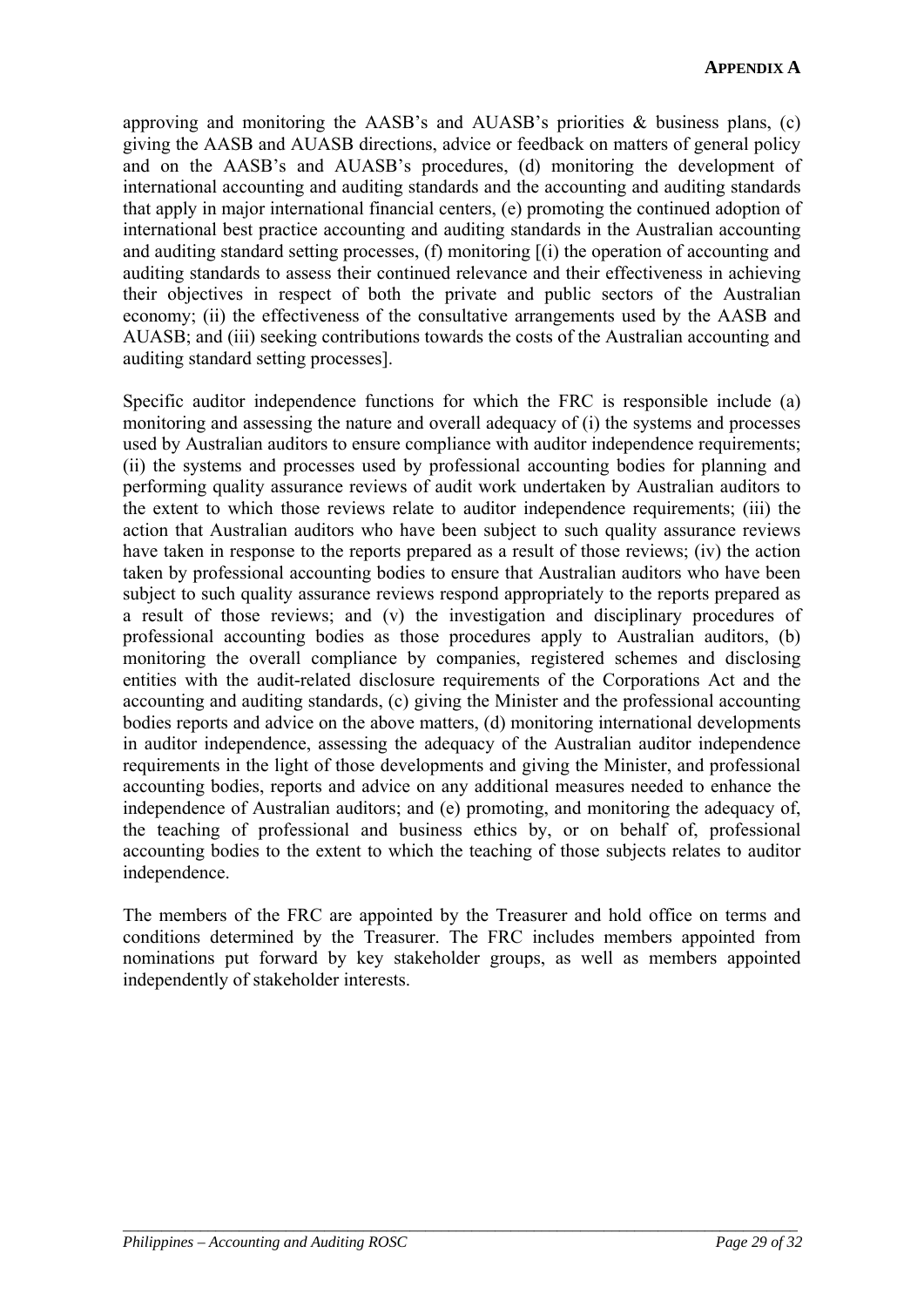### **3. UNITED STATES: PUBLIC COMPANY ACCOUNTING OVERSIGHT BOARD (USPCAOB)**

Following are the most important accounting and auditing related requirements of the *Sarbanes-Oxley Act of 2002*. The Act includes provisions concerning various other matters affecting investor protection.

- *Oversight of Public Company Audit***.** The Act establishes the Public Company Accounting Oversight Board (PCAOB), to be organized as a non-profit corporation, with SEC administration and oversight. The PCAOB's mission is to oversee the audits of public companies and related matters.
- *Organization of PCAOB***.** The Securities and Exchange Commission appoints the chairman and members of the Public Company Accounting Oversight Board. The Board comprises five members—two can be professionally qualified accountants.
- *Auditor registration***.** All auditors of public companies must register with the PCAOB, identify public audit clients, identify all accountants associated with those clients, list fees earned for audit and nonaudit services, explain their audit quality control procedures, and identify all criminal, civil, administrative, and disciplinary proceedings against the firm or any of its associated persons in connection with an audit.
- *Inspection of CPA firms***.** The PCAOB must inspect all CPA firms that audit public companies to assess compliance with the law, SEC regulations, rules established by the PCAOB, and professional standards. Firms that audit more than 100 public companies will be inspected annually. Firms that audit 100 or fewer public companies must be inspected at least once every three years. If violations are found, the PCAOB must take disciplinary action.
- *Audit committees***.** All audit committee members must be independent (nonexecutive) directors. Audit firms will be appointed by, and will report directly to, the audit committee. Audit committees must establish procedures to deal with complaints about accounting, auditing, and internal controls.
- *Audit, quality control, ethics, and independence standards.* The PCAOB must adopt audit, quality control, ethics, and independence standards. In doing so, the PCAOB may look to standards established by recognized professional organizations such as the AICPA.
- *Quality control*. The PCAOB's quality control standards must require that registered firms properly supervise all work, monitor compliance with ethics and independence rules, and establish internal systems for consultation, professional development, and client acceptance and retention.
- *Restrictions on services to audit clients***.** The Act restricts consulting work auditors can do for their audit clients. Restricted services include (with certain exceptions) bookkeeping, financial systems design, appraisal and valuation, actuarial, internal audit, management functions, human resources, broker-dealer, investment banking, and legal. PCAOB may enumerate additional prohibited services. The registrant's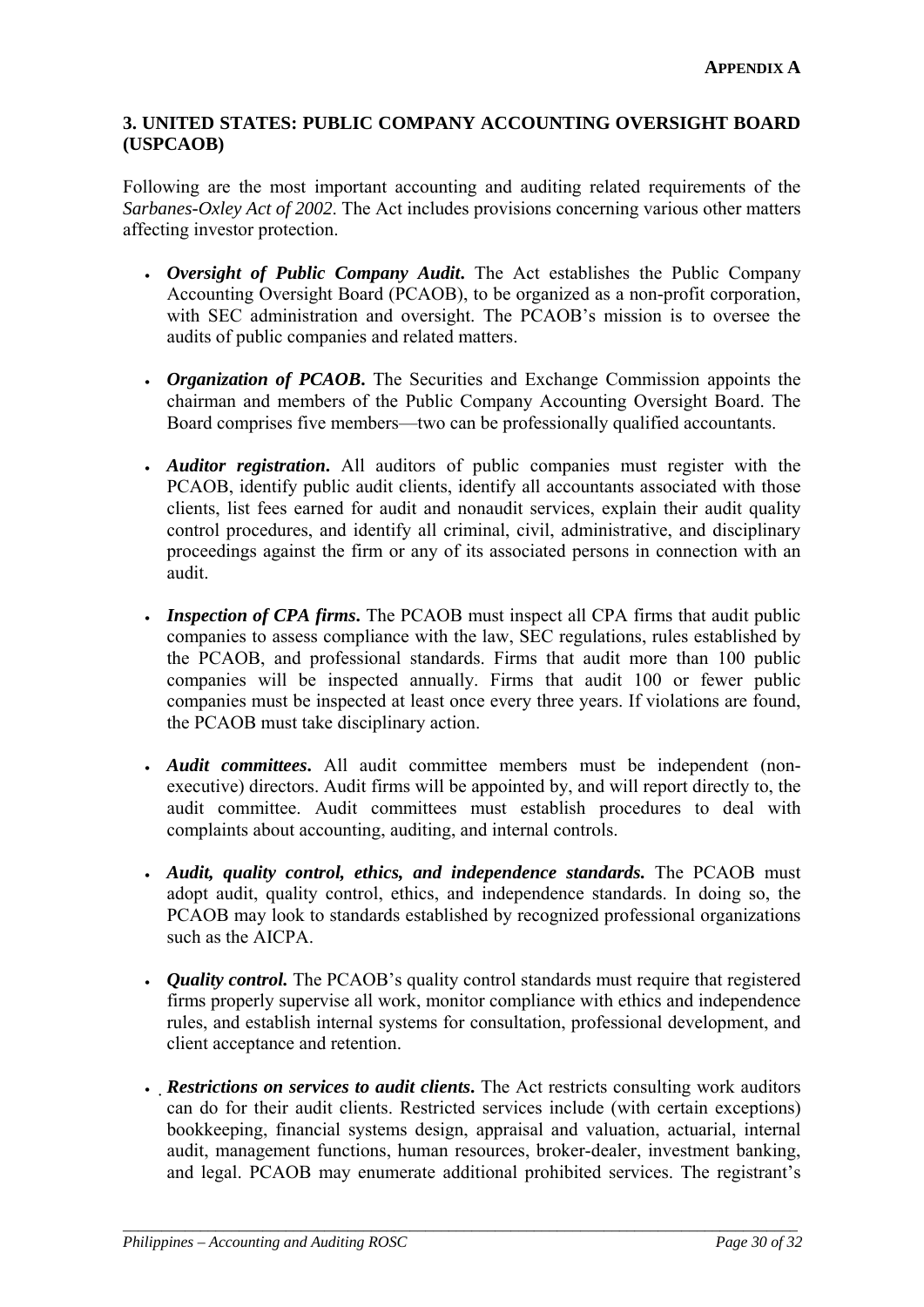audit committee must pre-approve engaging the auditor for other nonaudit services, including tax work.

- *Partner rotation*. The Act requires 5-year rotation of the audit partner and second reviewing partner.
- *Accounting standards***.** The law permits the SEC to recognize standards established by a private-sector accounting standard-setter provided that the standard-setter is deemed acceptable by the SEC and considers international convergence in developing standards.
- *Disclosures.* The Act requires certain disclosures in financial reports, including information about off-balance sheet transactions, and orders the SEC to develop rules regarding pro forma disclosures.
- *Principles-based standards.* The SEC is required to study the "adoption by the United States financial reporting system of a principles-based accounting system" and, within one year, submit a report to specified committees of the US Senate and House of Representatives.
- *Corporate and criminal fraud.* The Act provides for criminal penalties for corporate fraud and document shredding.
- *Restatements.* The Act specifically prohibits improper influence on audits and requires forfeiture of executive bonuses and equity gains if financial statements must be restated.
- *Compliance with SOX Section 404.* Section 404 of the Sarbanes Oxley Act requires the management of a company registered with the SEC to assess and report on the effectiveness of the company's internal control over financial reporting, and requires auditors to attest to and report on management's assessment.